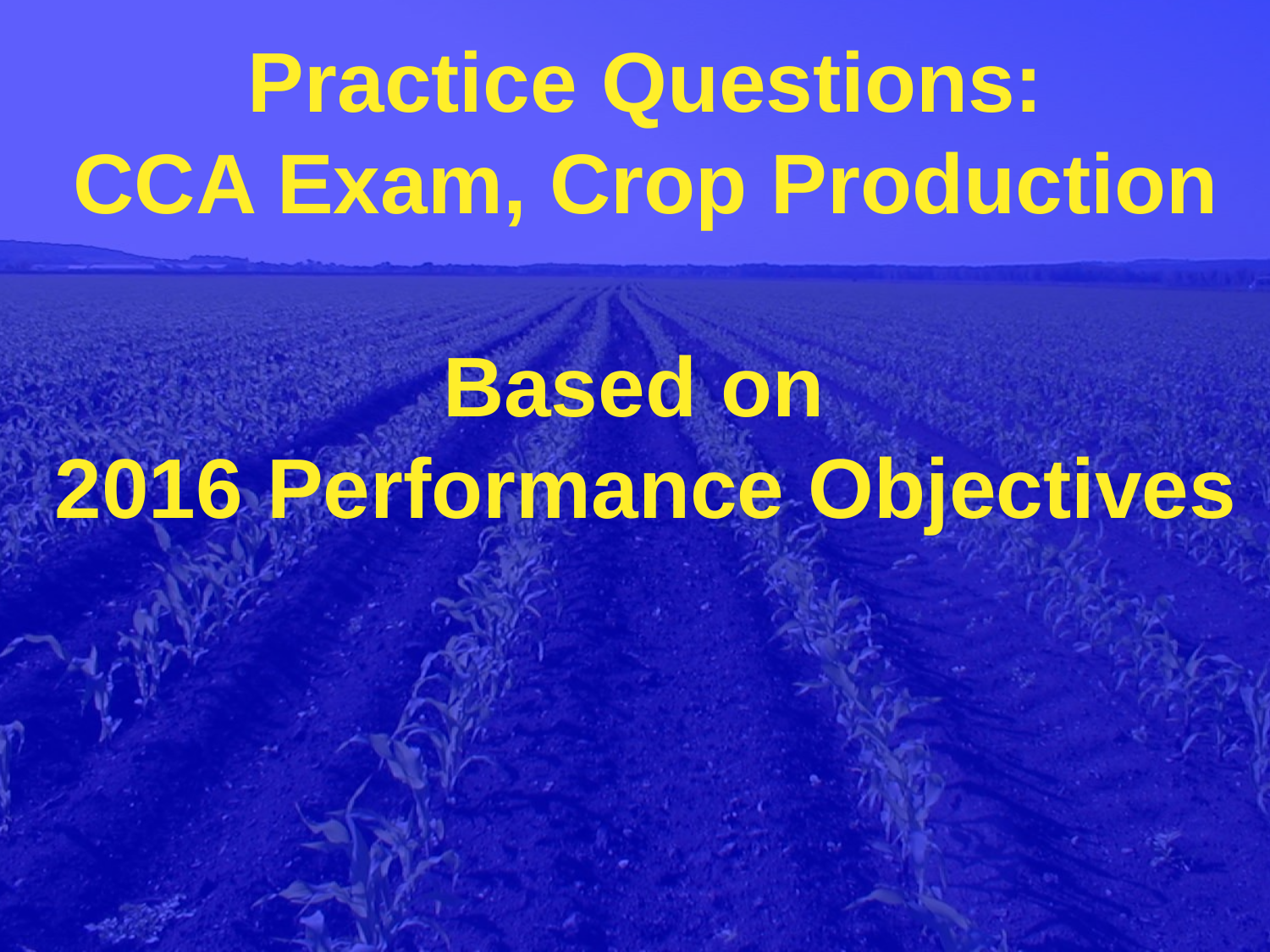### **Practice Questions:**

## **Varieties & Seed Certification**

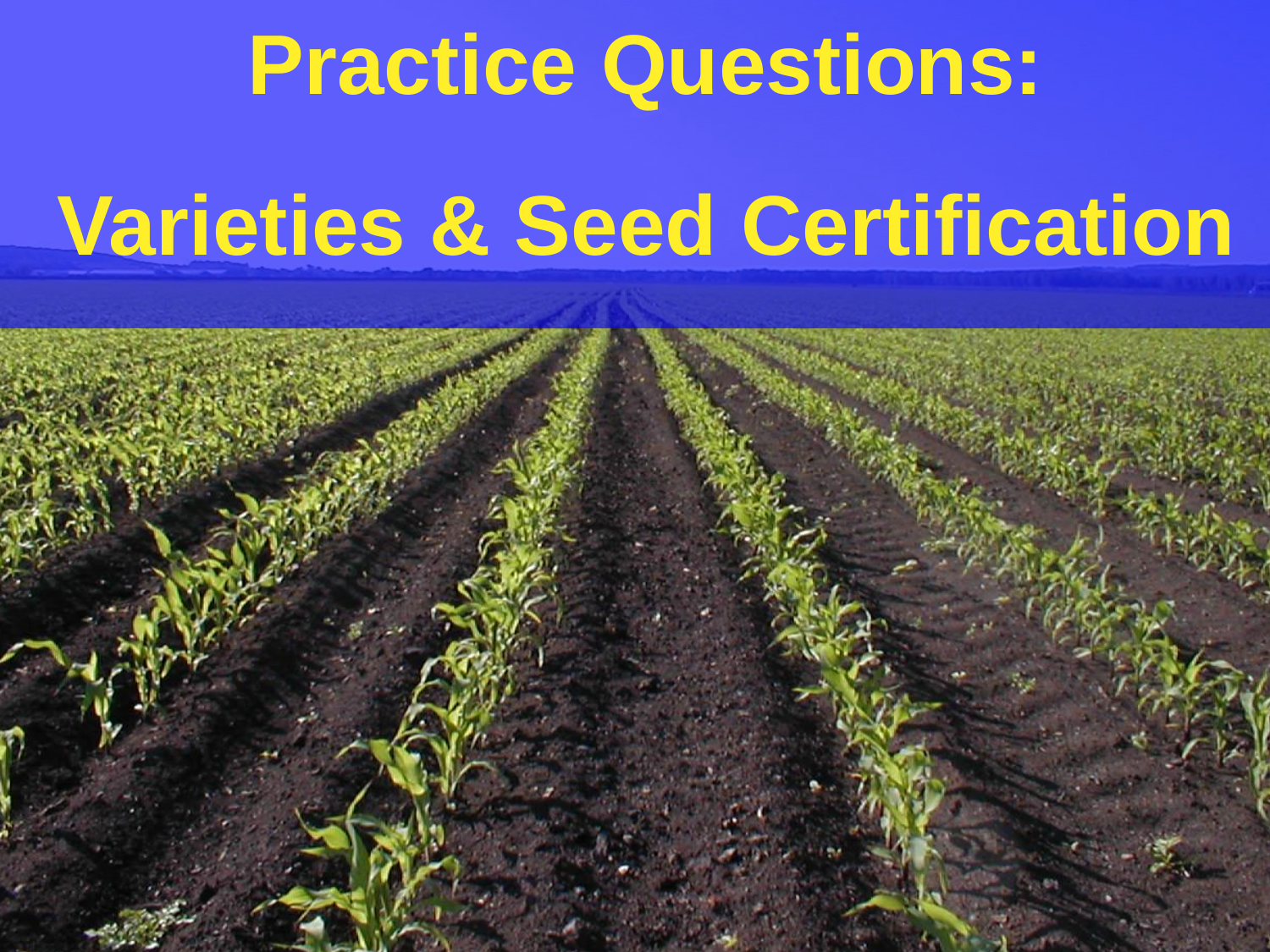1) When recommending corn hybrids to a New York farmer, which of the following should be your most important consideration: a) Single cross or modified single cross b) Seed price. c) Genetically engineered or not genetically engineered.

d) Yield potential.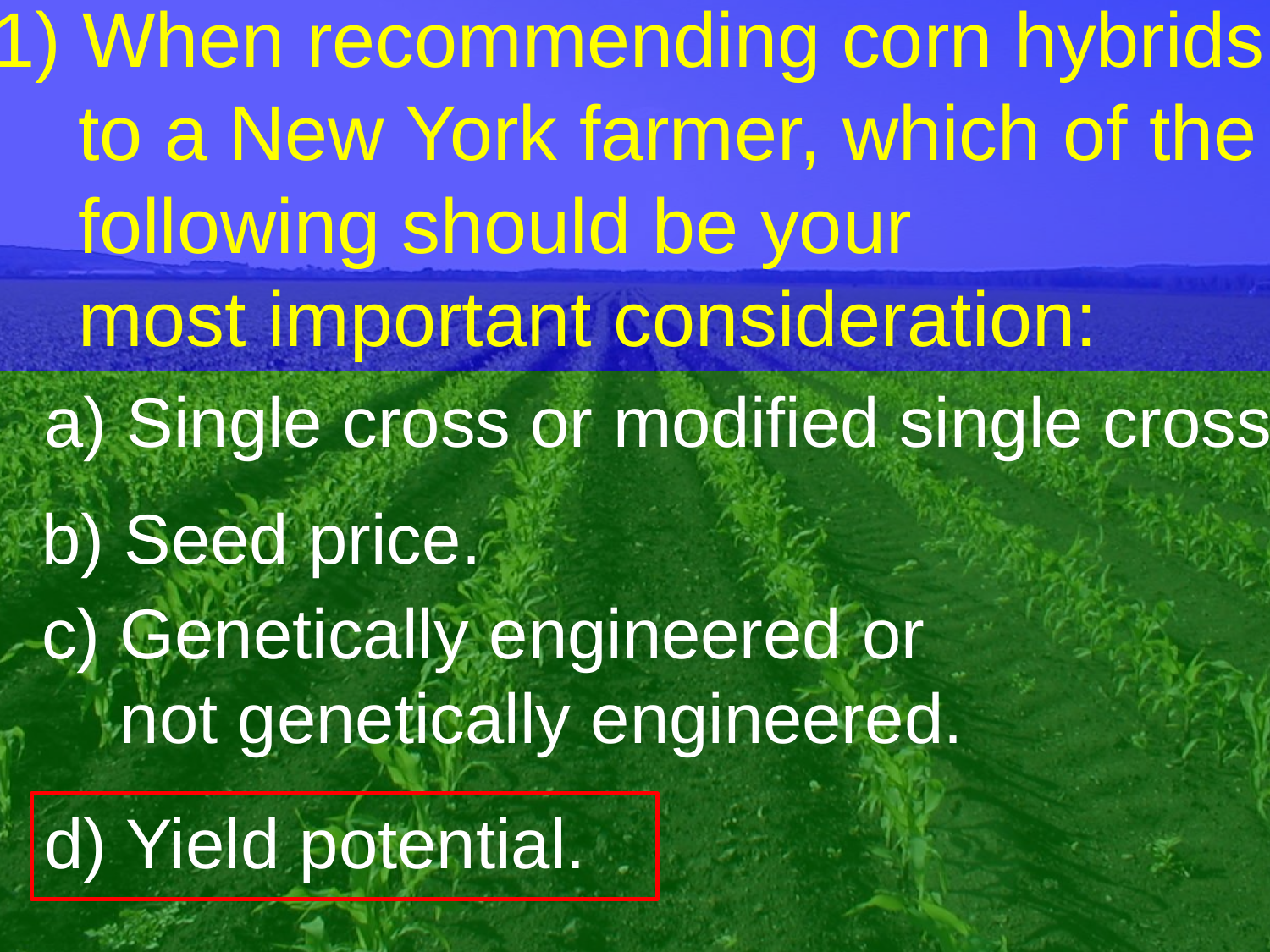2) How many growing degree days (86-50 system) would be gained on a day in July with a high of 90° F and a low of 66° F?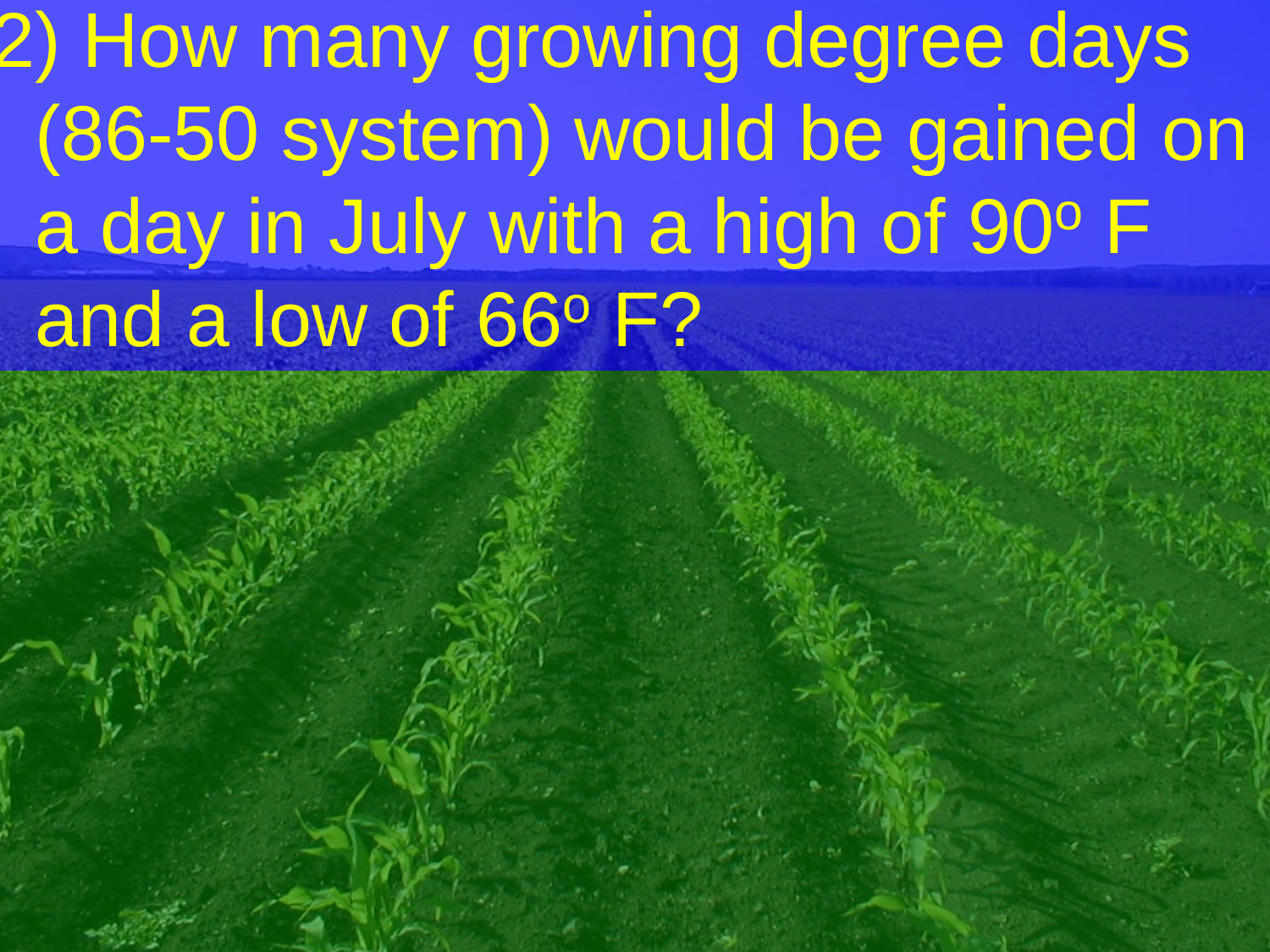## 3) Which of the following is not listed on the seed tag:

# a) Germination %. b) Age of seed. c) Weed seed content. d) Other crop seed %.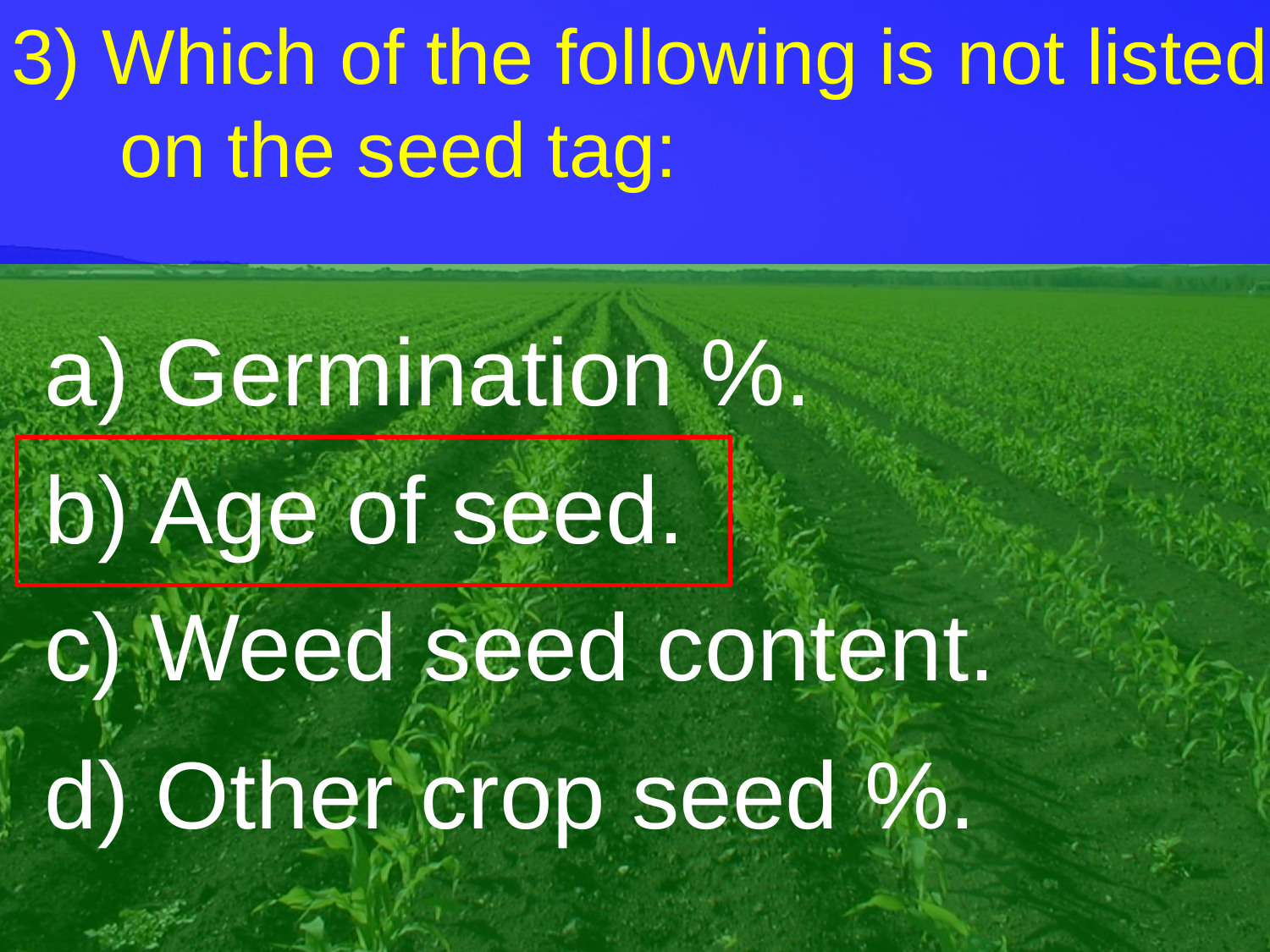### 4) The label on a 50 lb. bag of seed provides the following information:

Germination 80% Inert matter 5% Other crop seed 3% Weed seed 2%

How many pounds of "pure live seed" does this bag contain?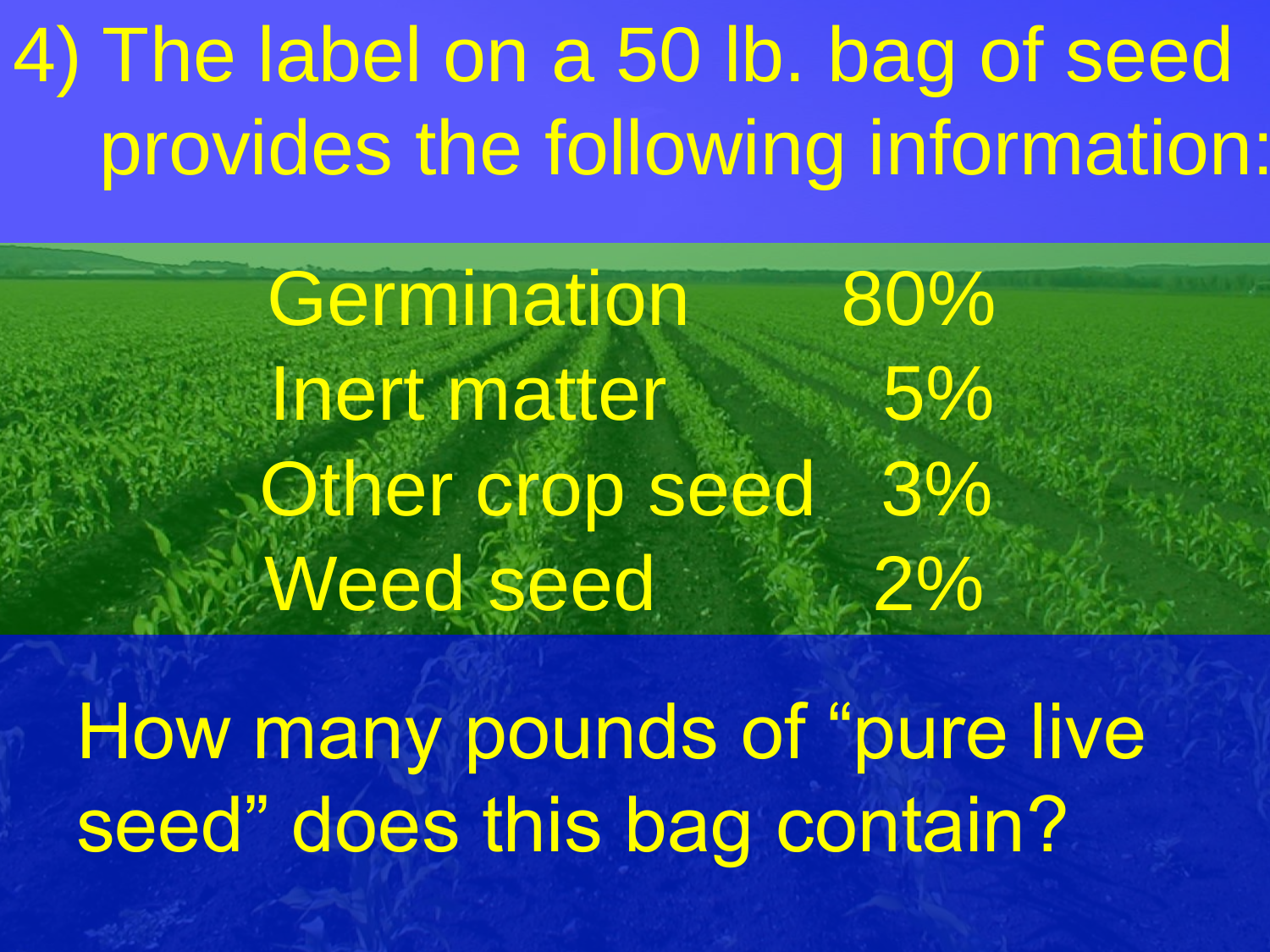5) Seed certification standards for individual states in the U.S.: a) Must be exactly the same from state to state. b) Depend entirely on the state seed laws and regulations. c) Must meet international standards (OECD). d) Vary from state to state but must meet or exceed certain requirements.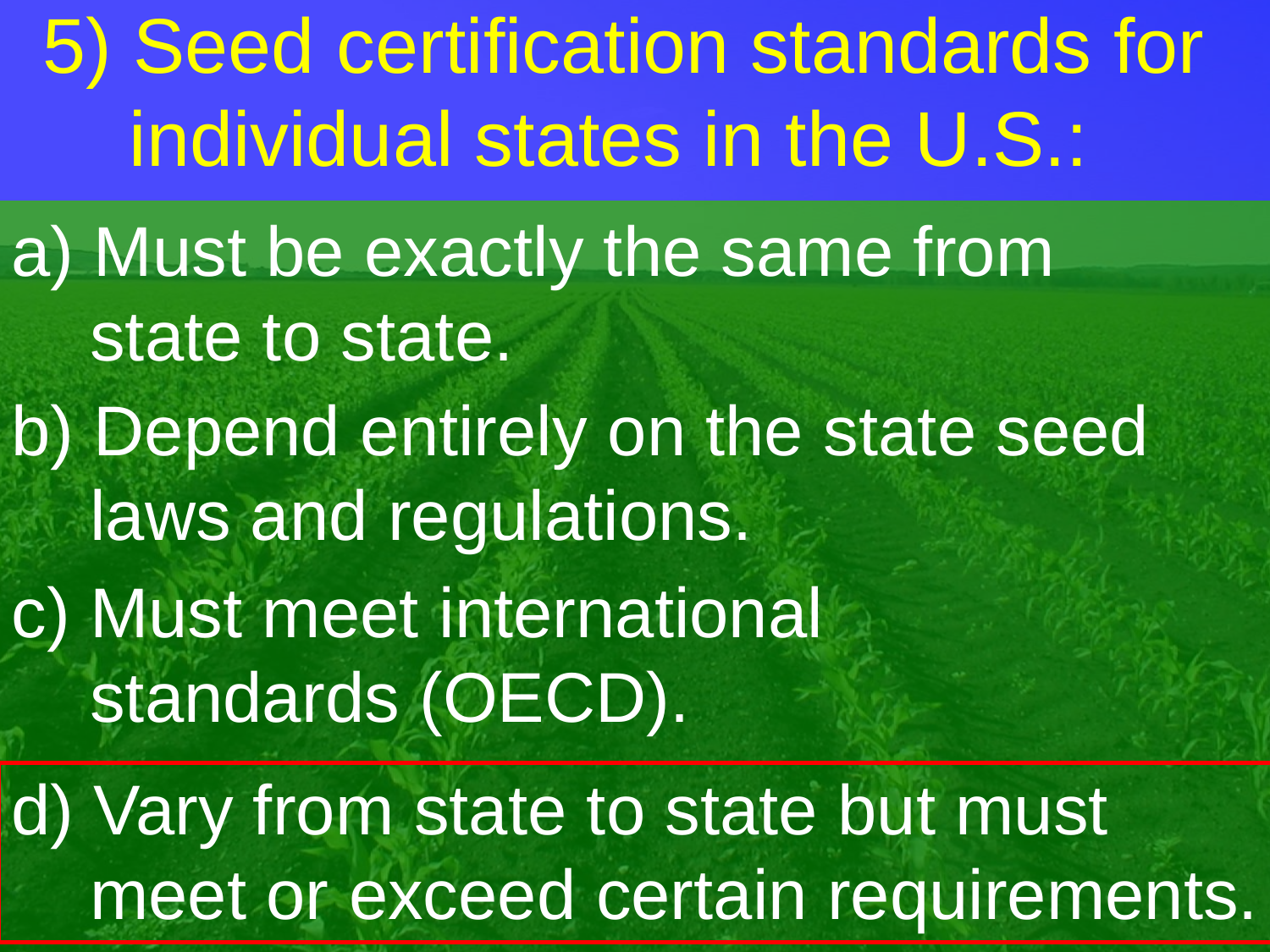**Practice Questions: Forage Crop Management National Exam: Section related to forages is probably very brief. New York State Exam: More forages than national exam.**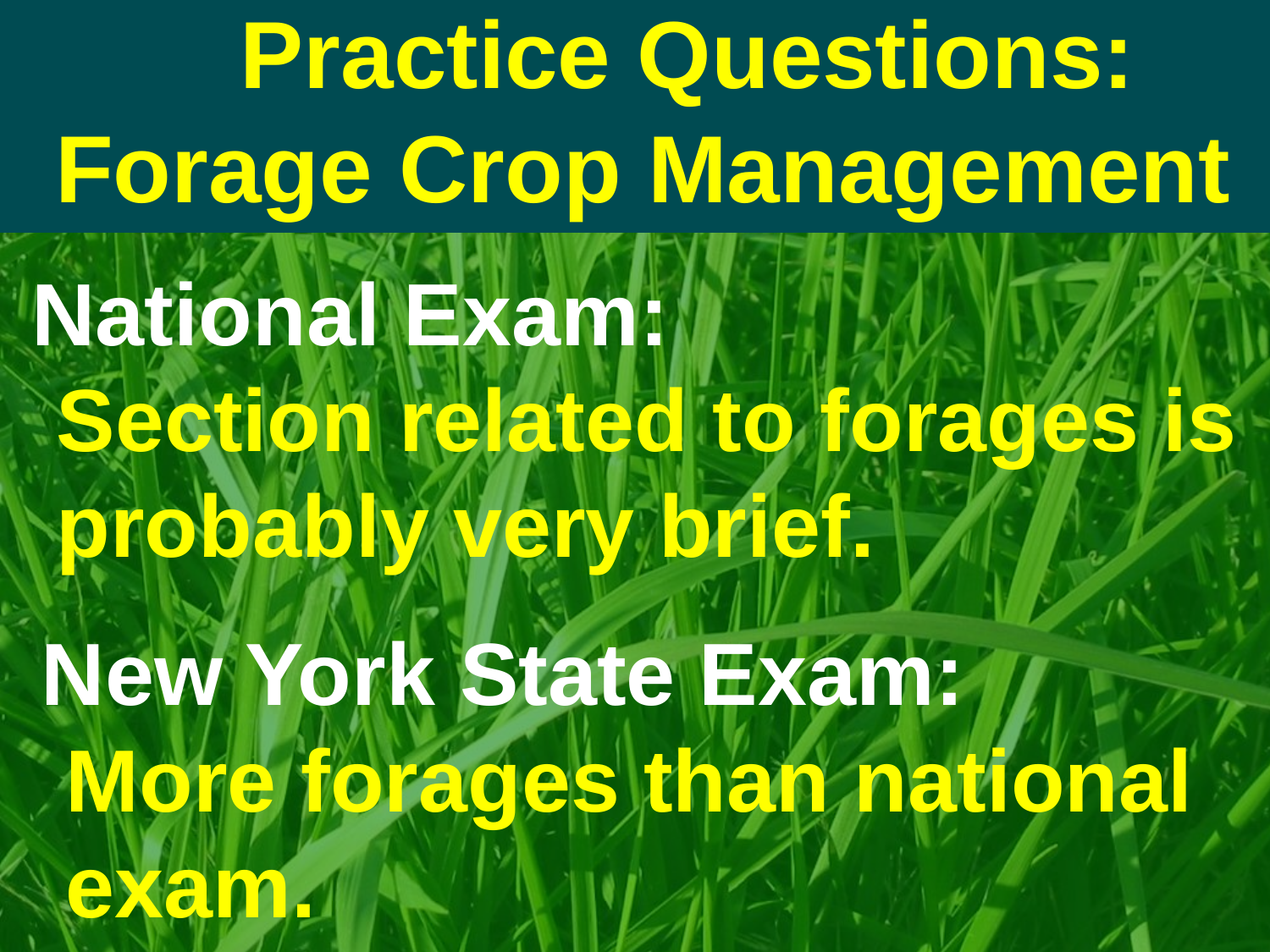1) What happens if forages are harvested before carbohydrate reserves are built up? **a) overall yield may be reduced. b) the plant is stronger. c) the plant will easily regrow. d) protein content is higher.** (example question for national exam)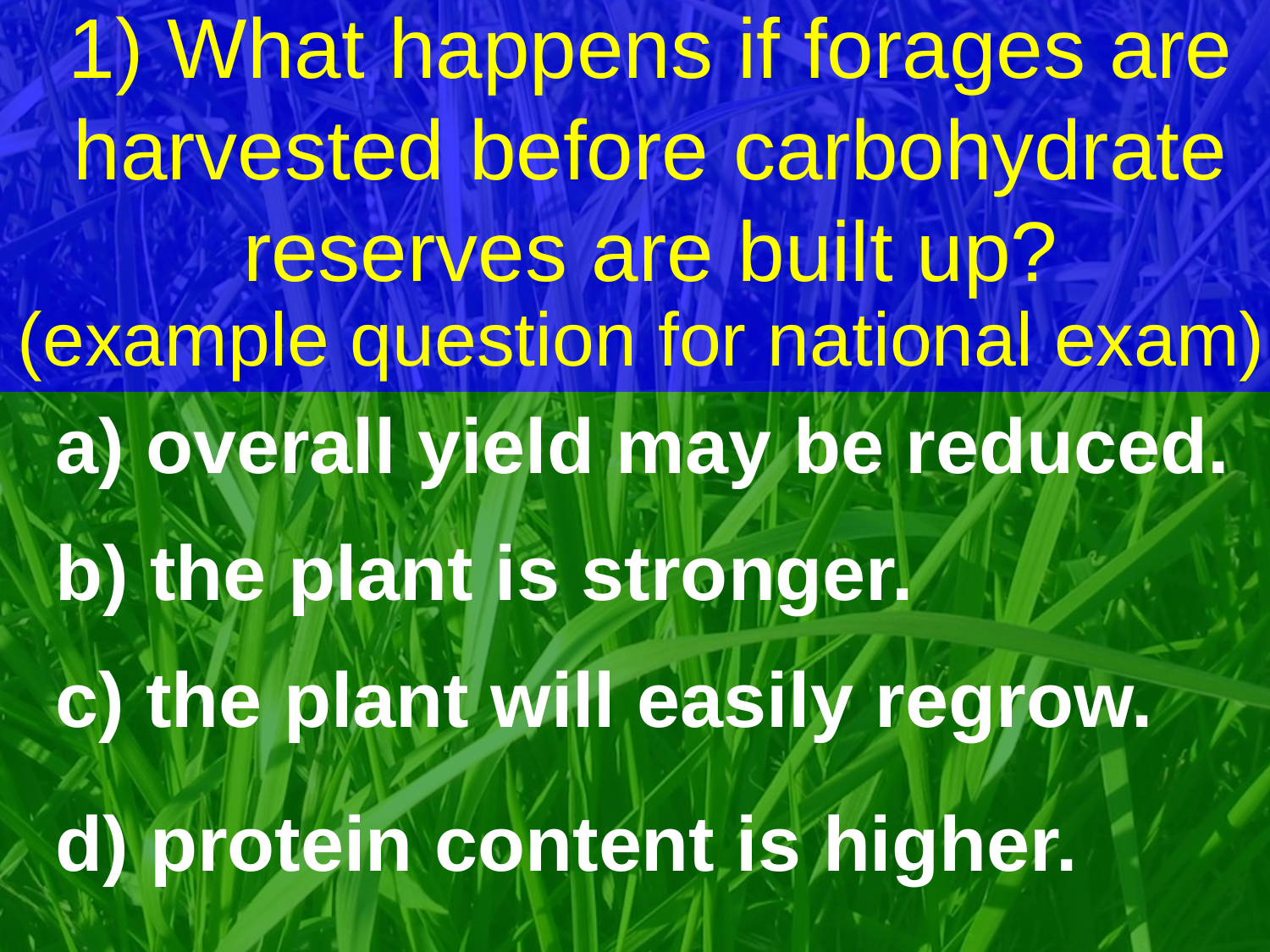1) What happens if forages are harvested before carbohydrate reserves are built up?

**Don't over think your answers! a) overall yield may be reduced. This is their correct answer. d) protein content is higher. Is also correct!**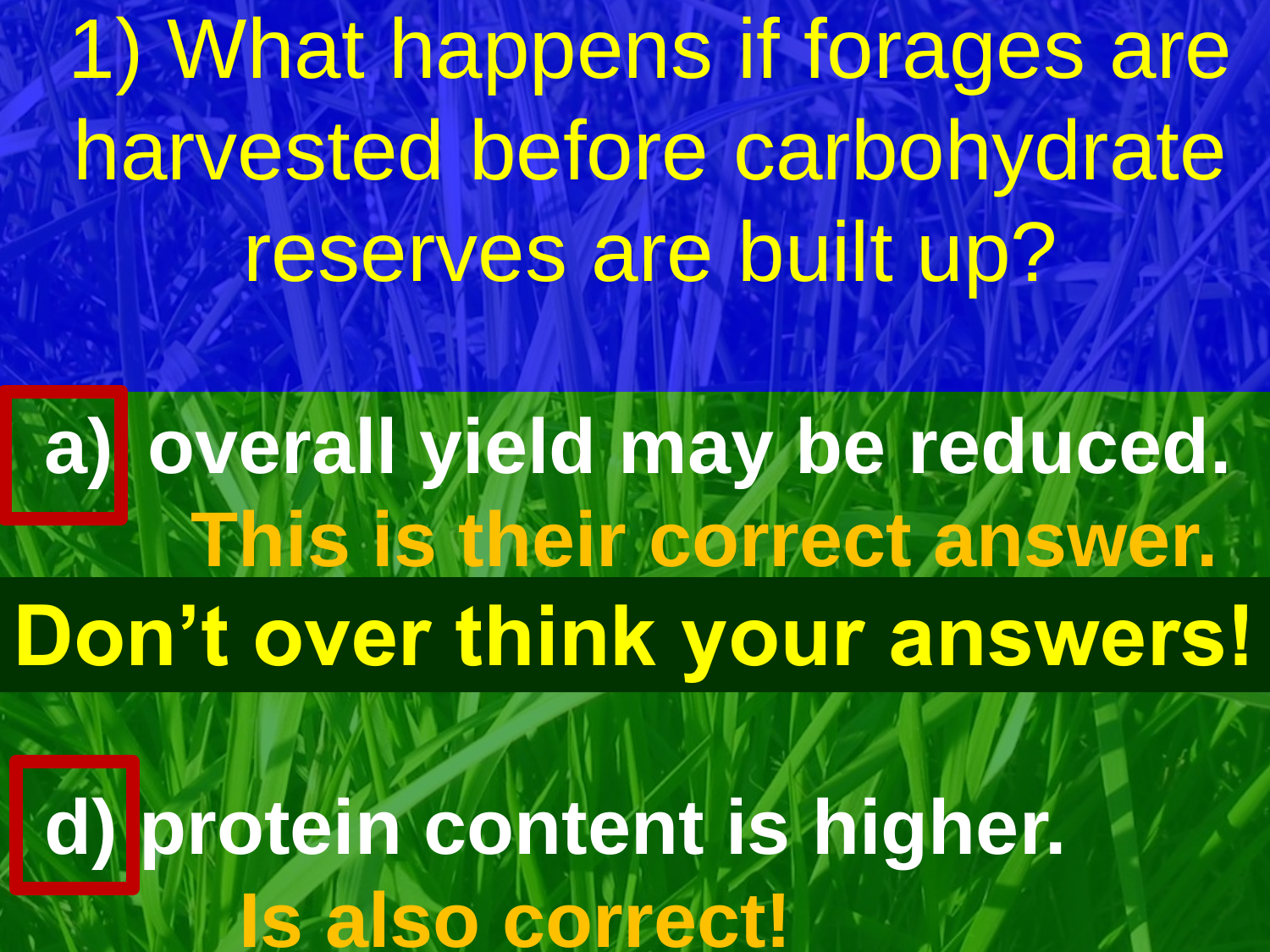## 2) Which of the following is the smallest? **a) Eliminate the silly or obviou** wrong answers! **c) Timothy seed. d) Miscanthus seed. Eliminate the silly or obvious**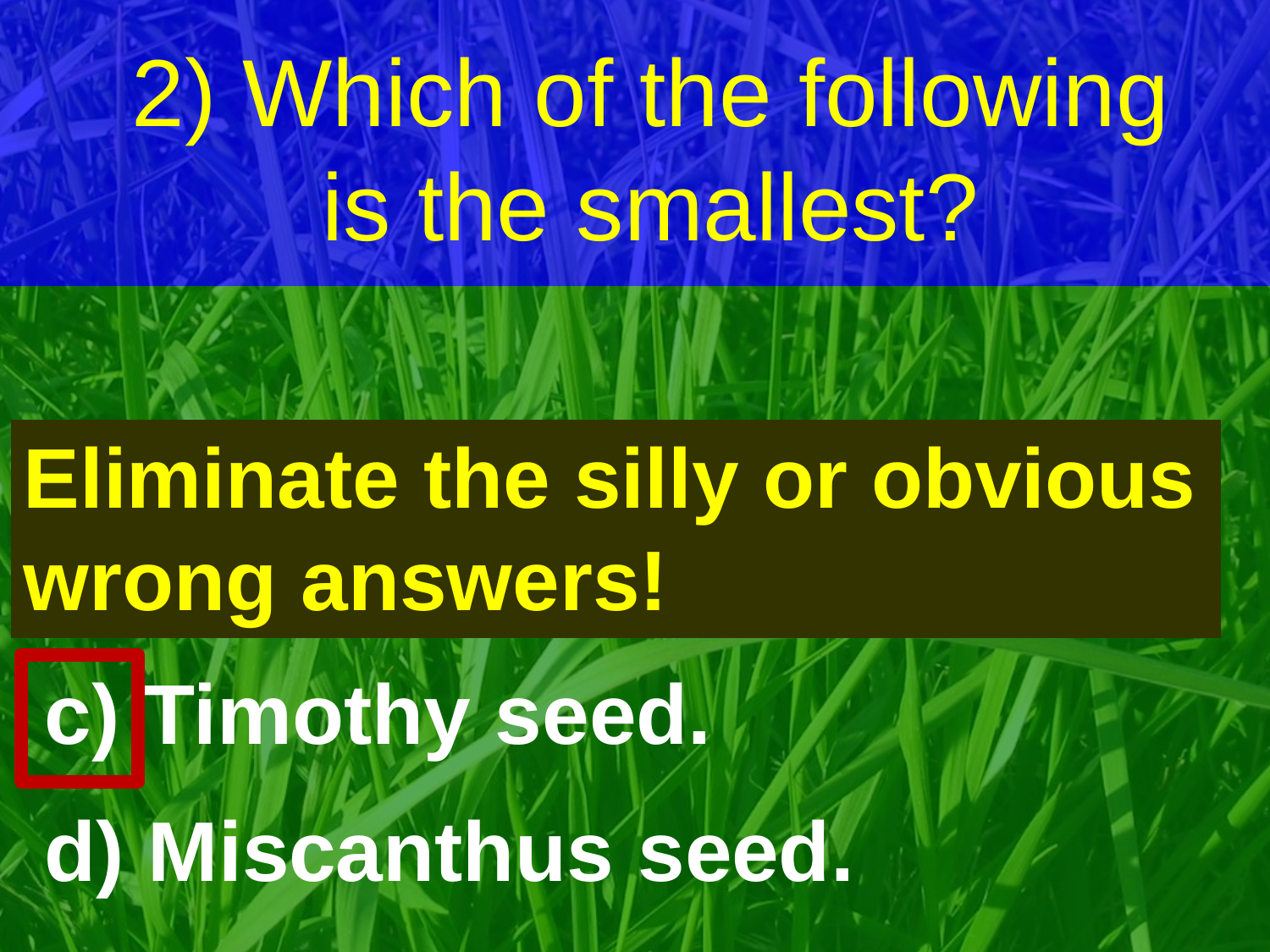3)Which of the following perennial grasses have a bunch-type habit (without rhizomes):

**a) Reed canarygrass. b) Orchardgrass. c) Smooth bromegrass. Kilf you don't know the answer MOVE ON!**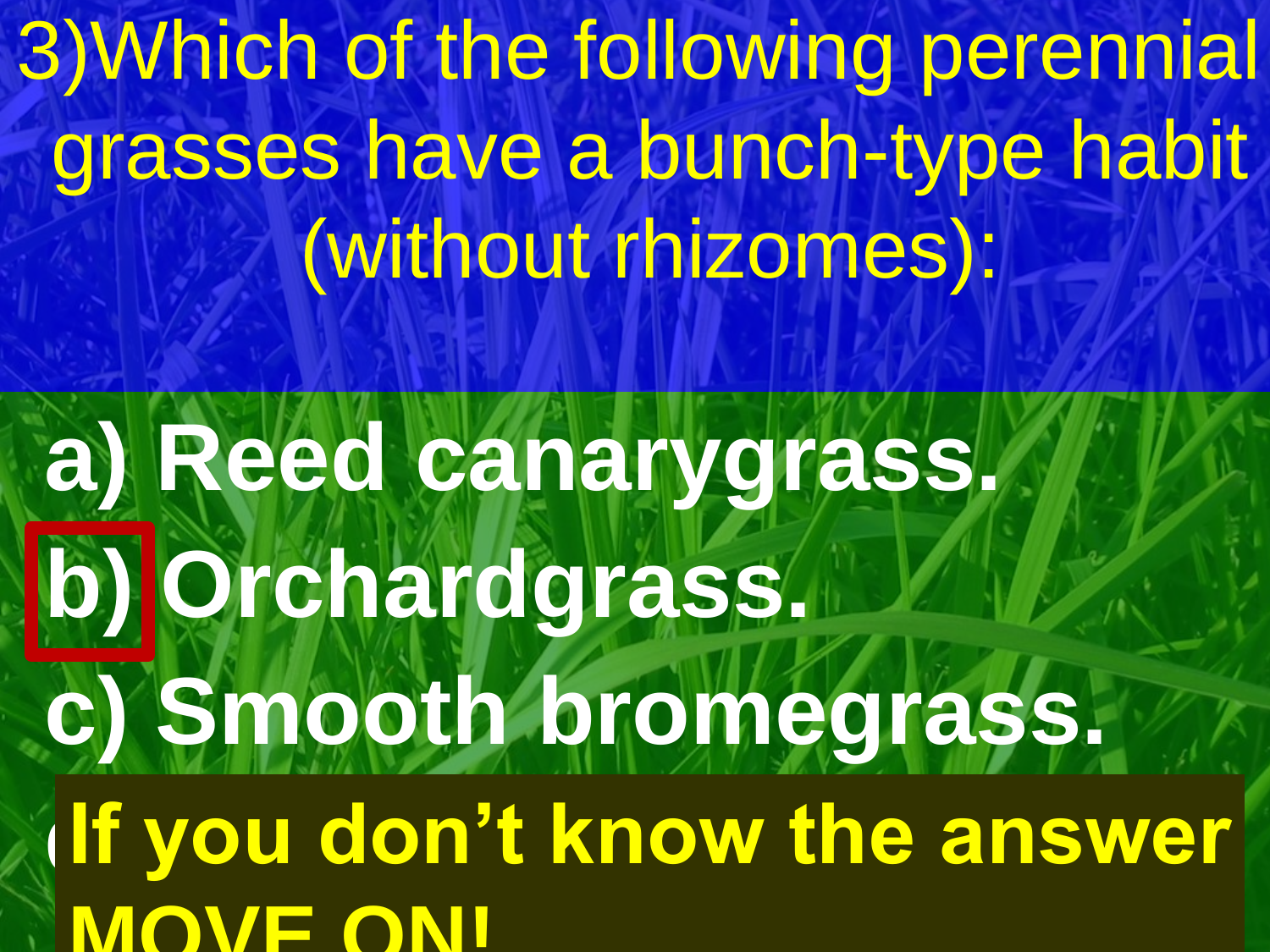4) Annual forages for pasture: **Be careful with All of the above** or *None of the above!* **fertilization. c) require intensive management. d) all of the above. Be careful with** *All of the above*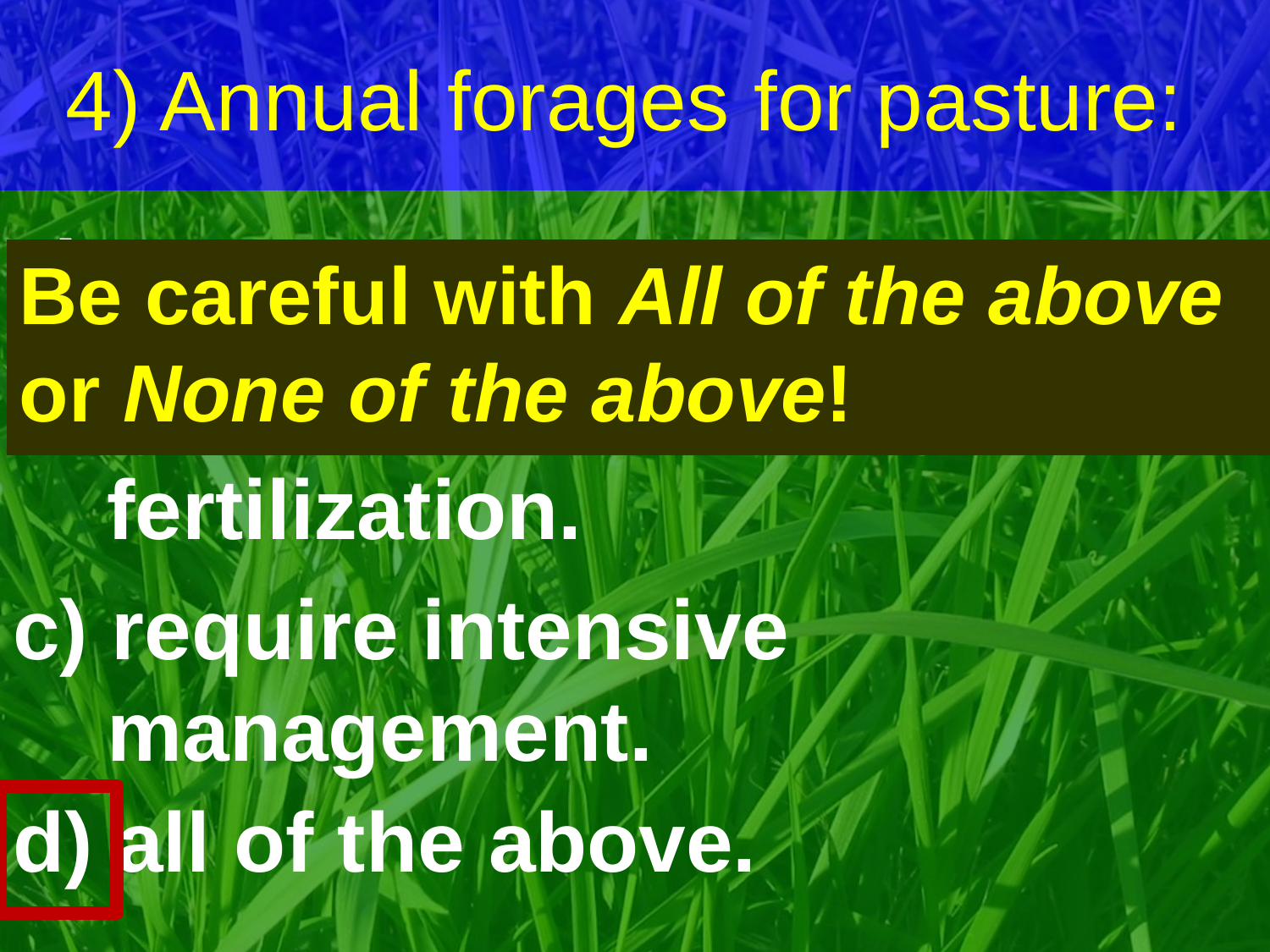5)Which of the following perennial grasses have low carbohydrate reserves during stem elongation:

**Choose the most co b) Perennial ryegrass. answer! (Timothy also correct)c) Smooth bromegrass. d) Timothy. Choose the most correct**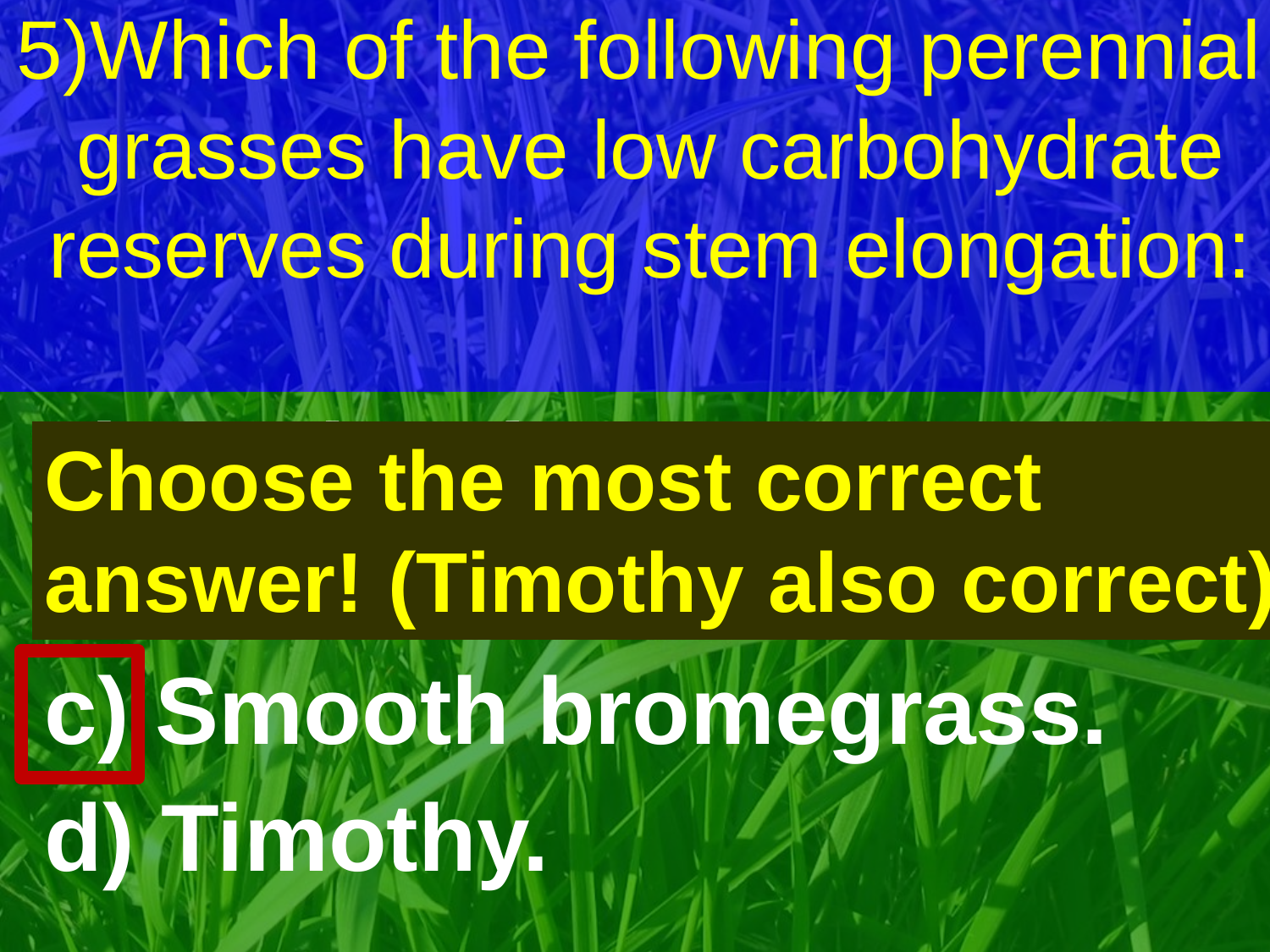6) When selecting a reed canarygrass variety for forage the most important characteristic is: **a) high yield. b) low endophyte. c) low alkaloids. Pay close attention when a question says** *most* **or** *least***!**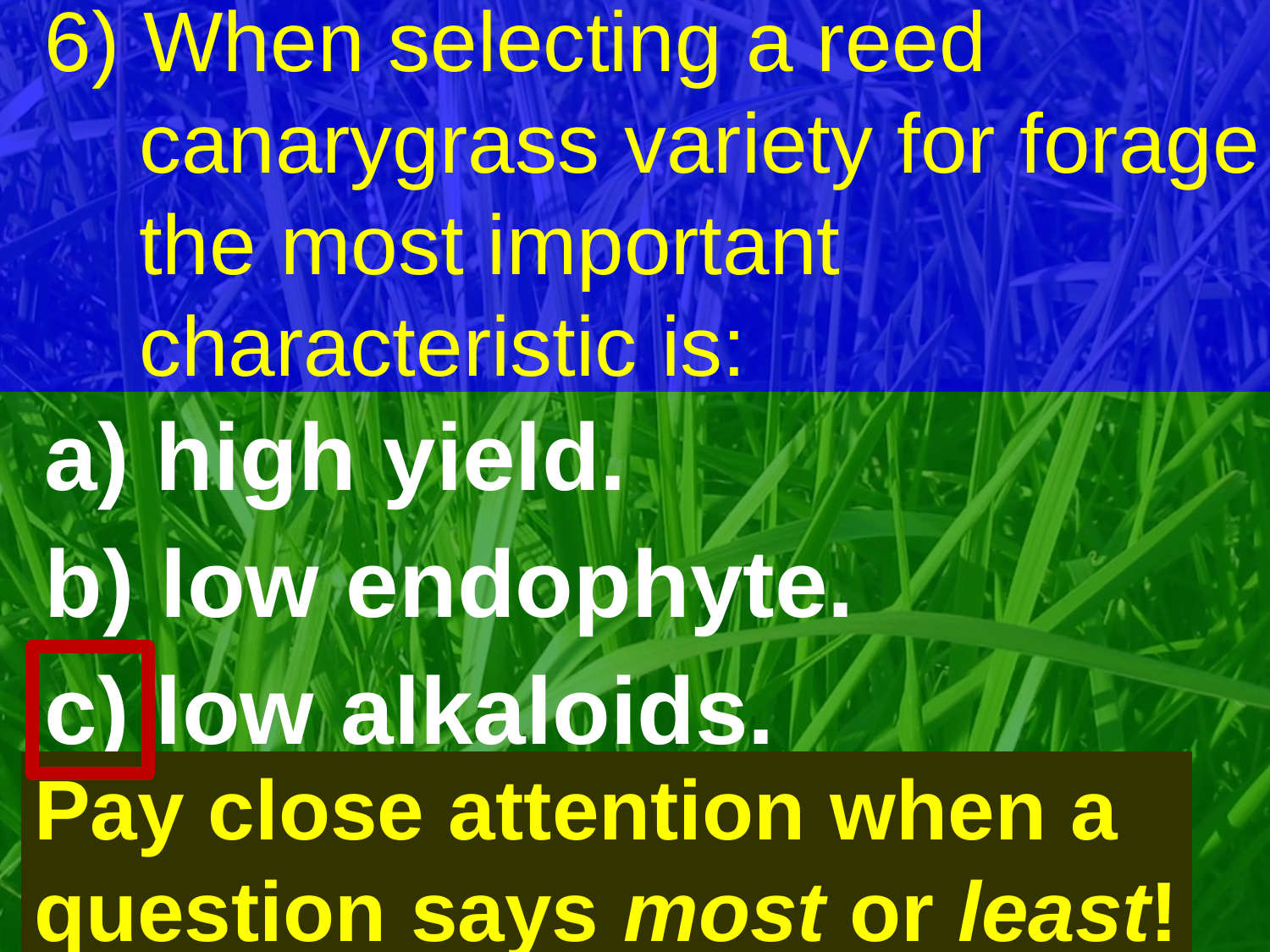7) What characteristic is most important when establishing perennial forage crops: **a) forage yield. b) soil drainage. c) forage quality. Northeast answer may be different from National answer!**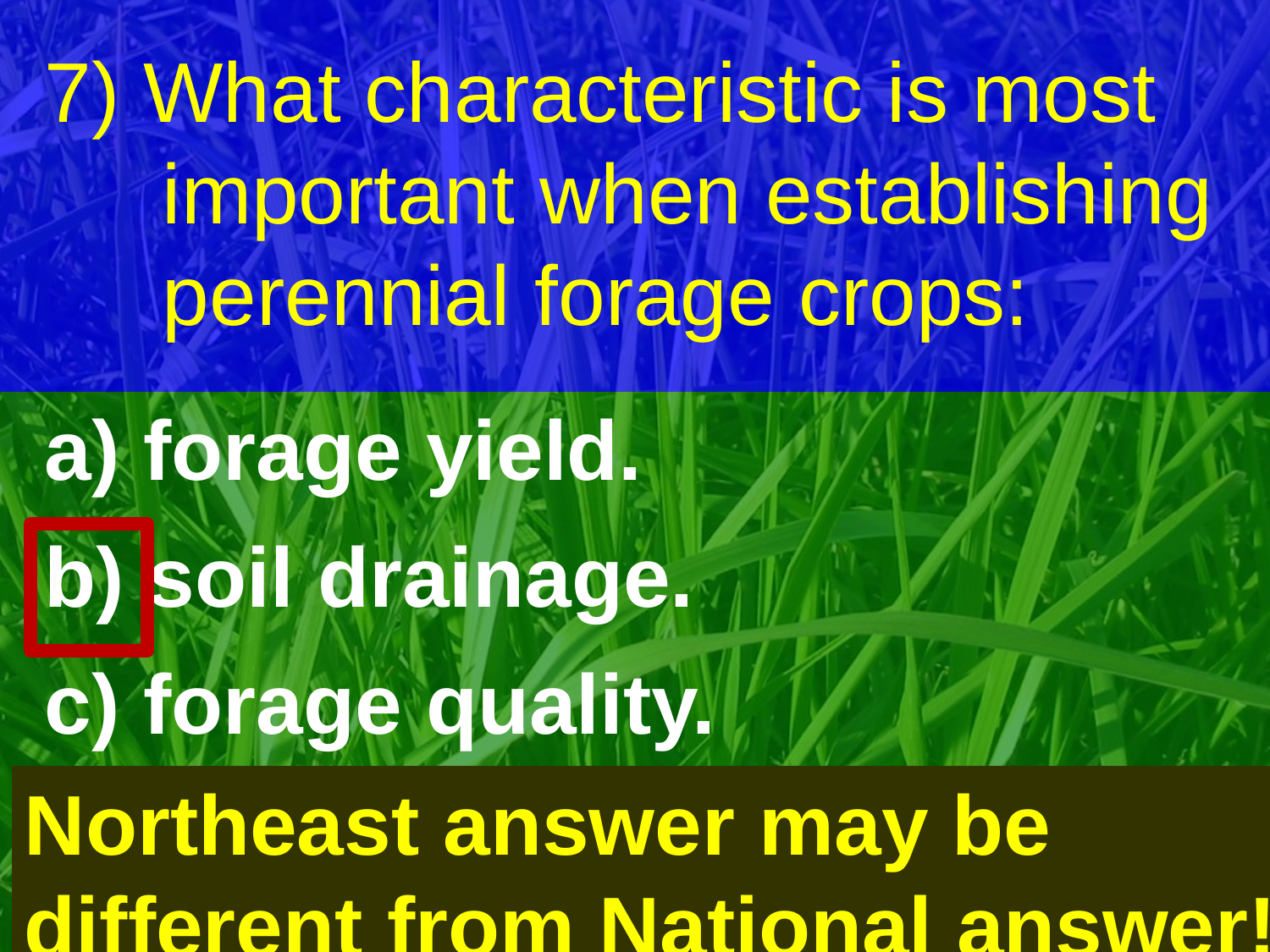8) A seeding mixture of alfalfa and a perennial grass (compared to a pure alfalfa seeding): **a) improves weed control options. b) more likely to result in alfalfa "heaving" in the spring. c) should not affect harvest management. 40% chose Cd) improves alfalfa persistence on fragipan soils.**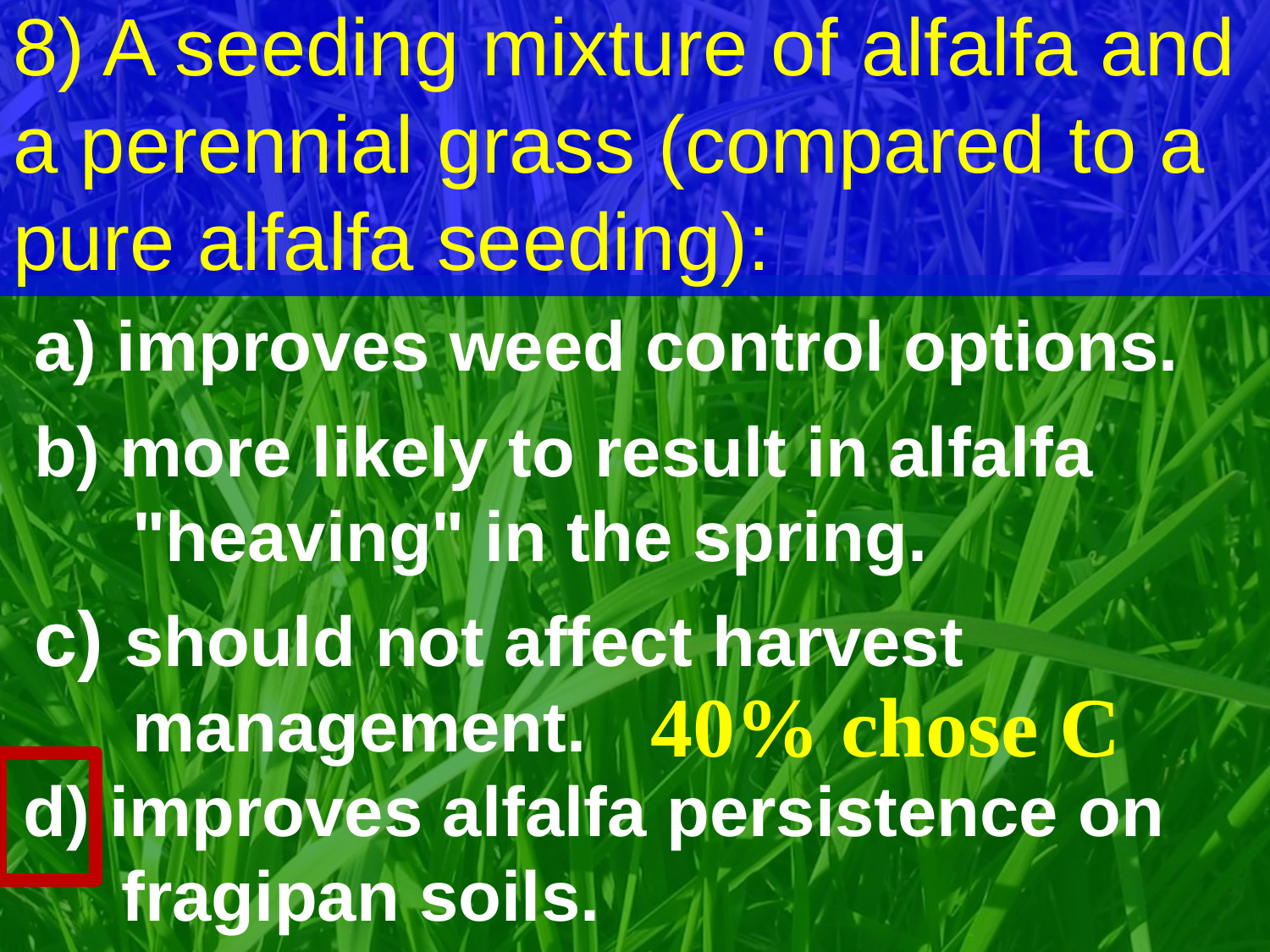## **Practice Questions: Grain Crop Production**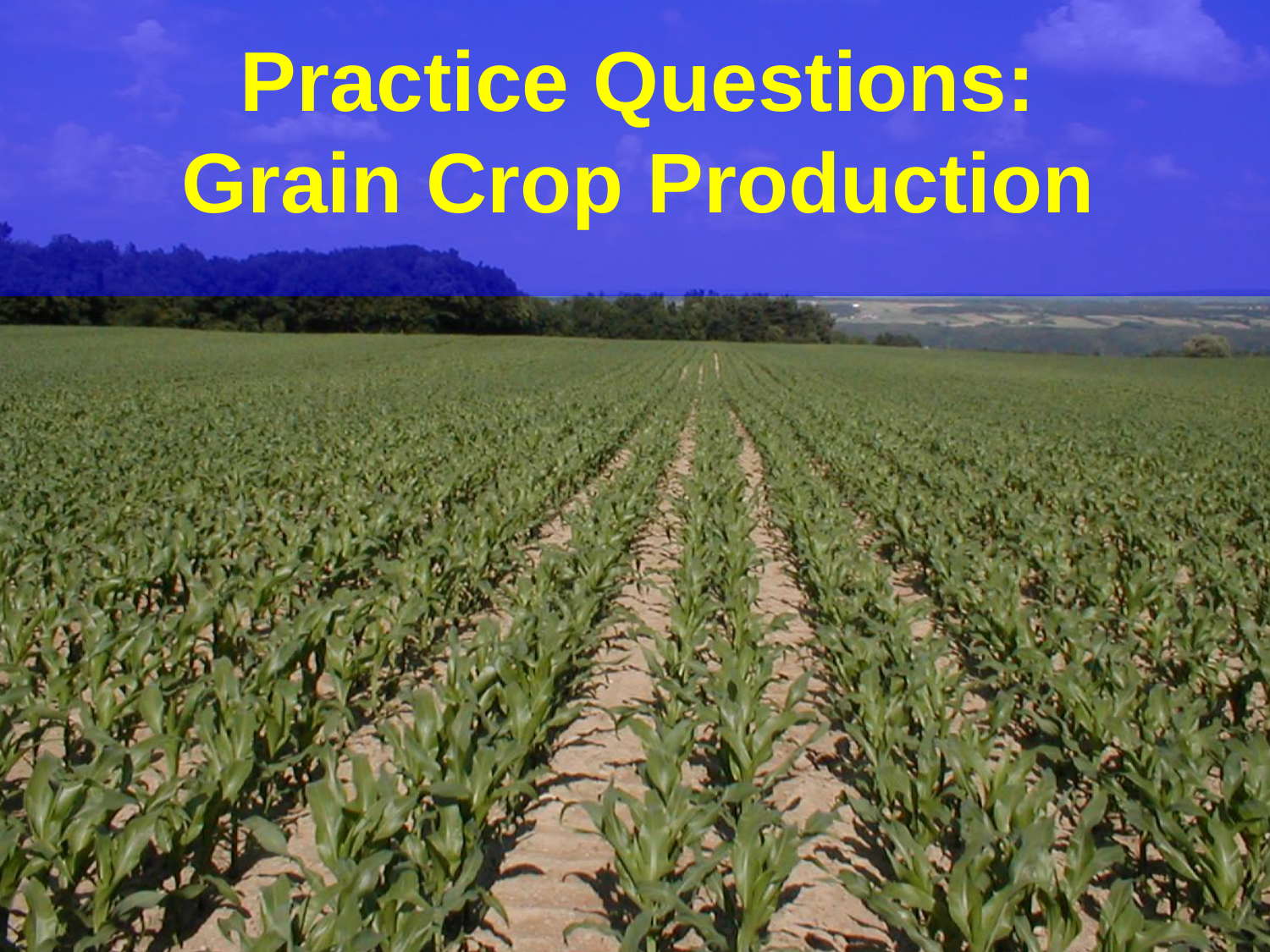1) Crops that require vernalization will only flower after: a) days become longer. b) an extended period of cold temperatures. c) days become shorter. d) an extended period of warm temperatures.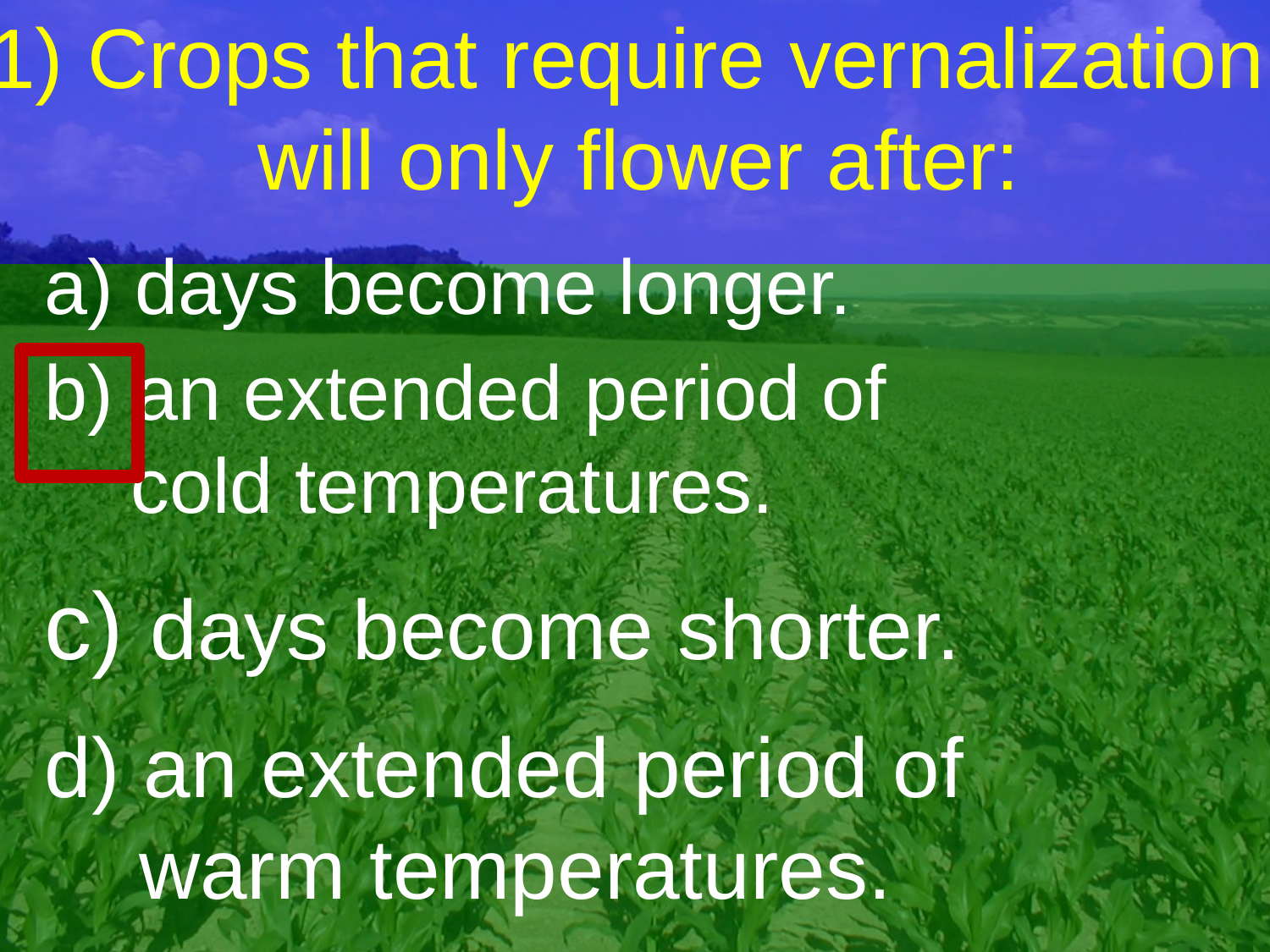2) Monocots, which include: a) corn, wheat, and oats, or b) soybeans, alfalfa and cotton

c) coleoptile or d) hypocotyl have a that emerges first to reduce crusting problems.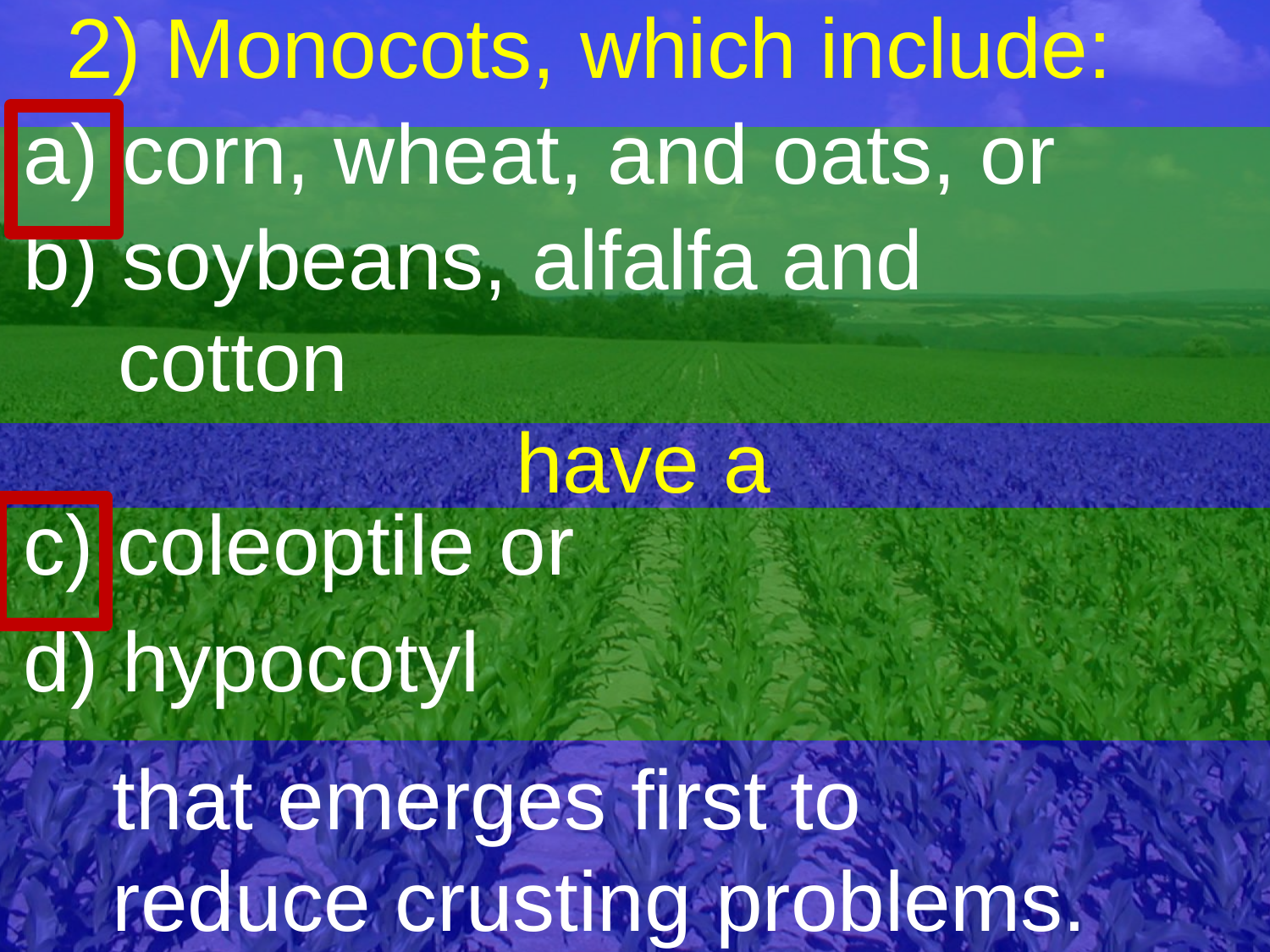3) Corn that is grown for silage vs. grain requires:

a) similar b) higher c) lower

> plant populations for maximum yields.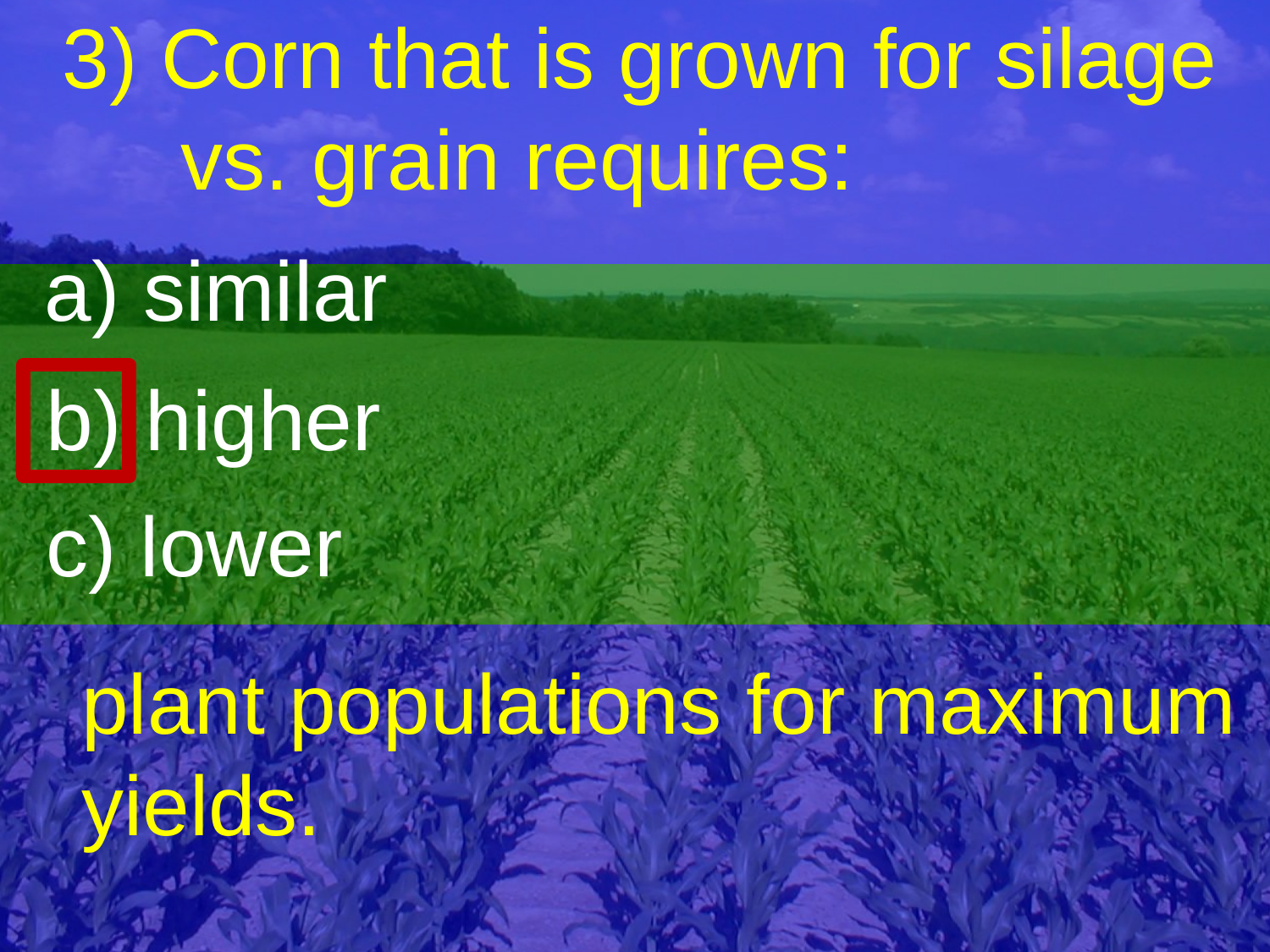## 4) A field is planted to 30" rows. Calculate the linear distance of 1 row that equals 1 acre.

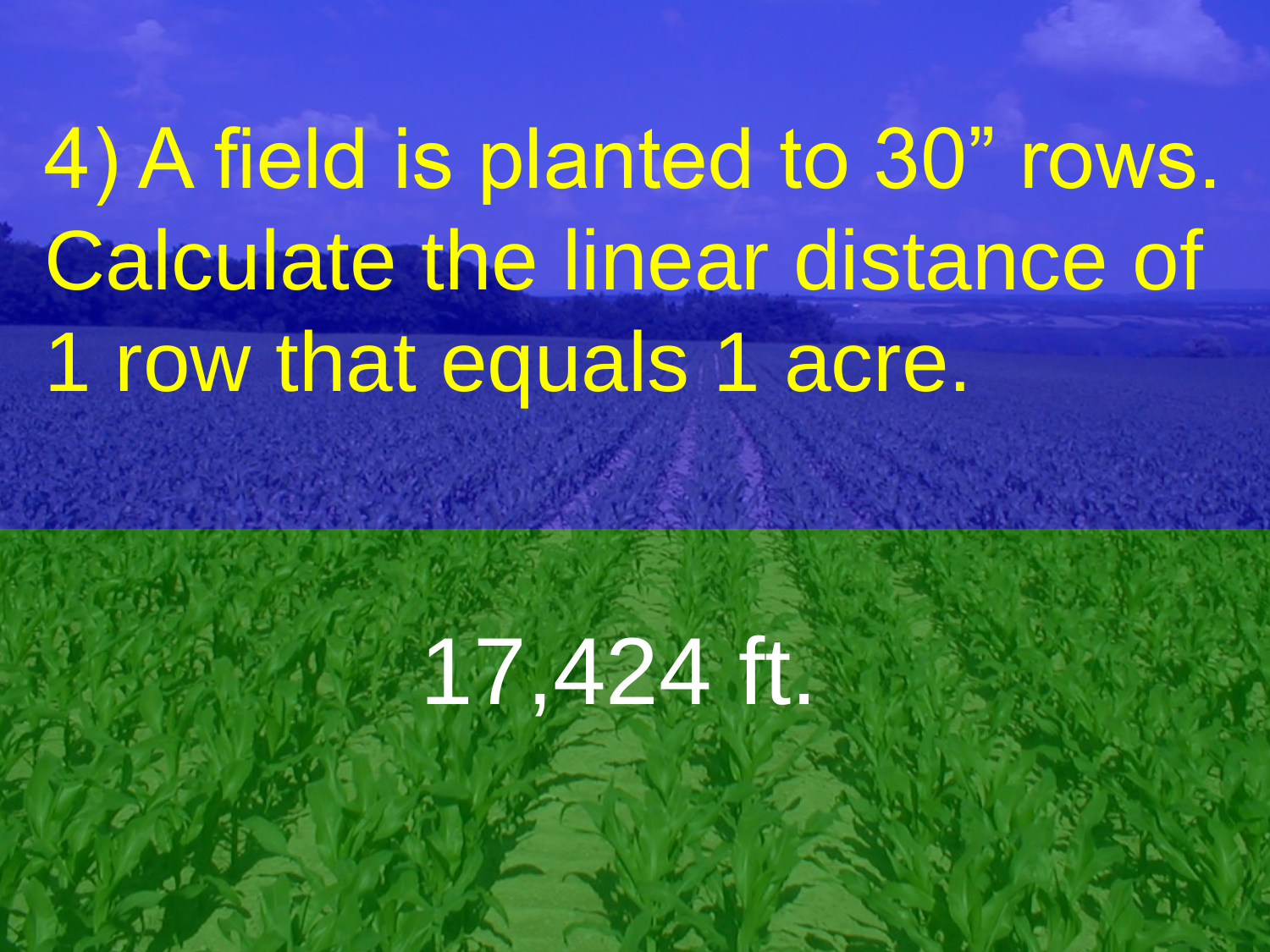5) You count 30, 28, 35, and 32 corn plants in four 20' sections in a corn field. Your estimated plant population is (plants/acre)

## a) 32,775 b) 27,225

## c) 30,000 d) 25,575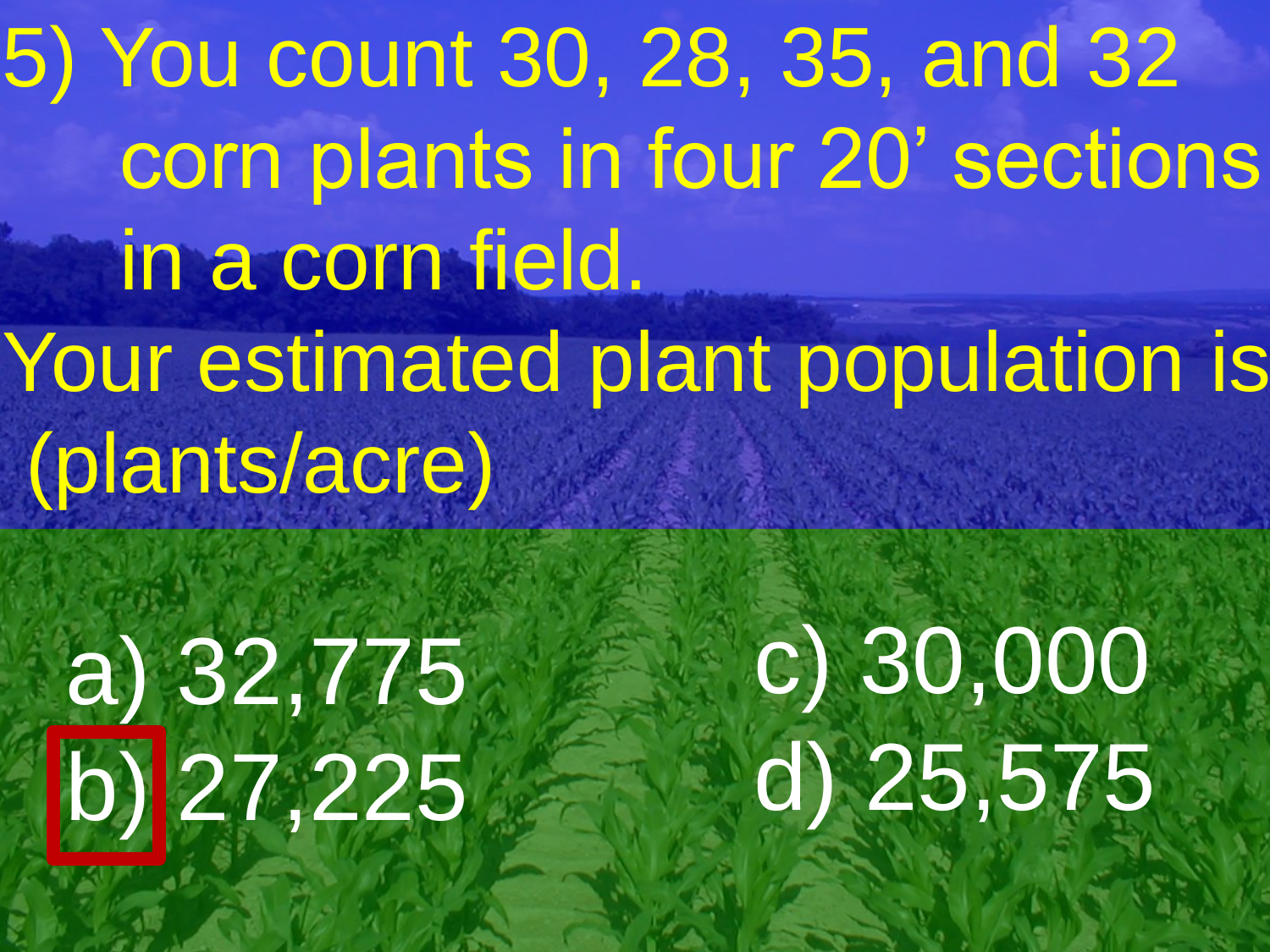6) Crop rotations usually result in: a) higher yields of all crops in the rotation. b) a disruption in pest cycles. c) a diversification of economic risk. d) all of the above.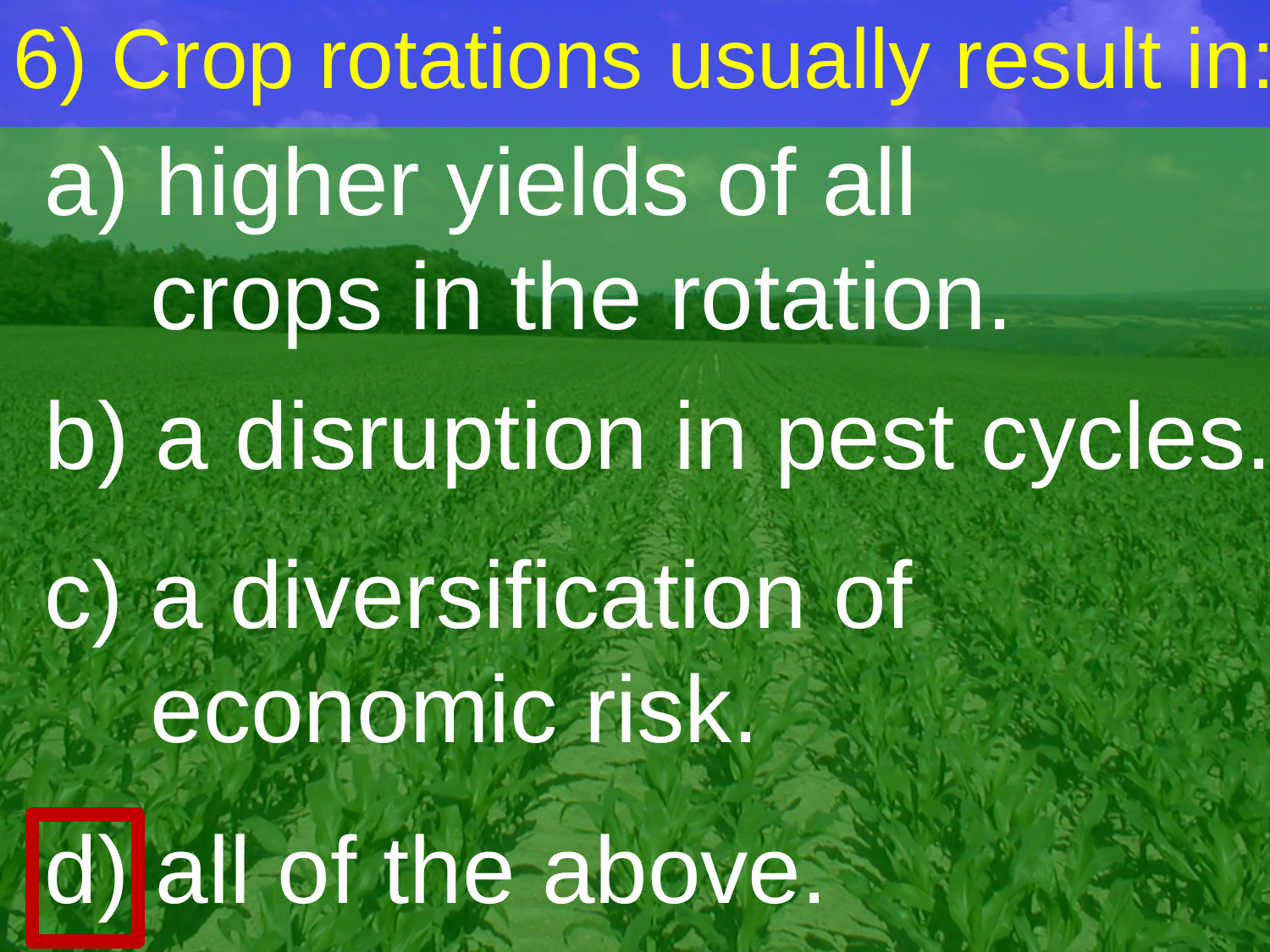You are called to a farm for a low emerged plant population in corn. The farm wants to know

• what caused the low population?

• and if they should replant?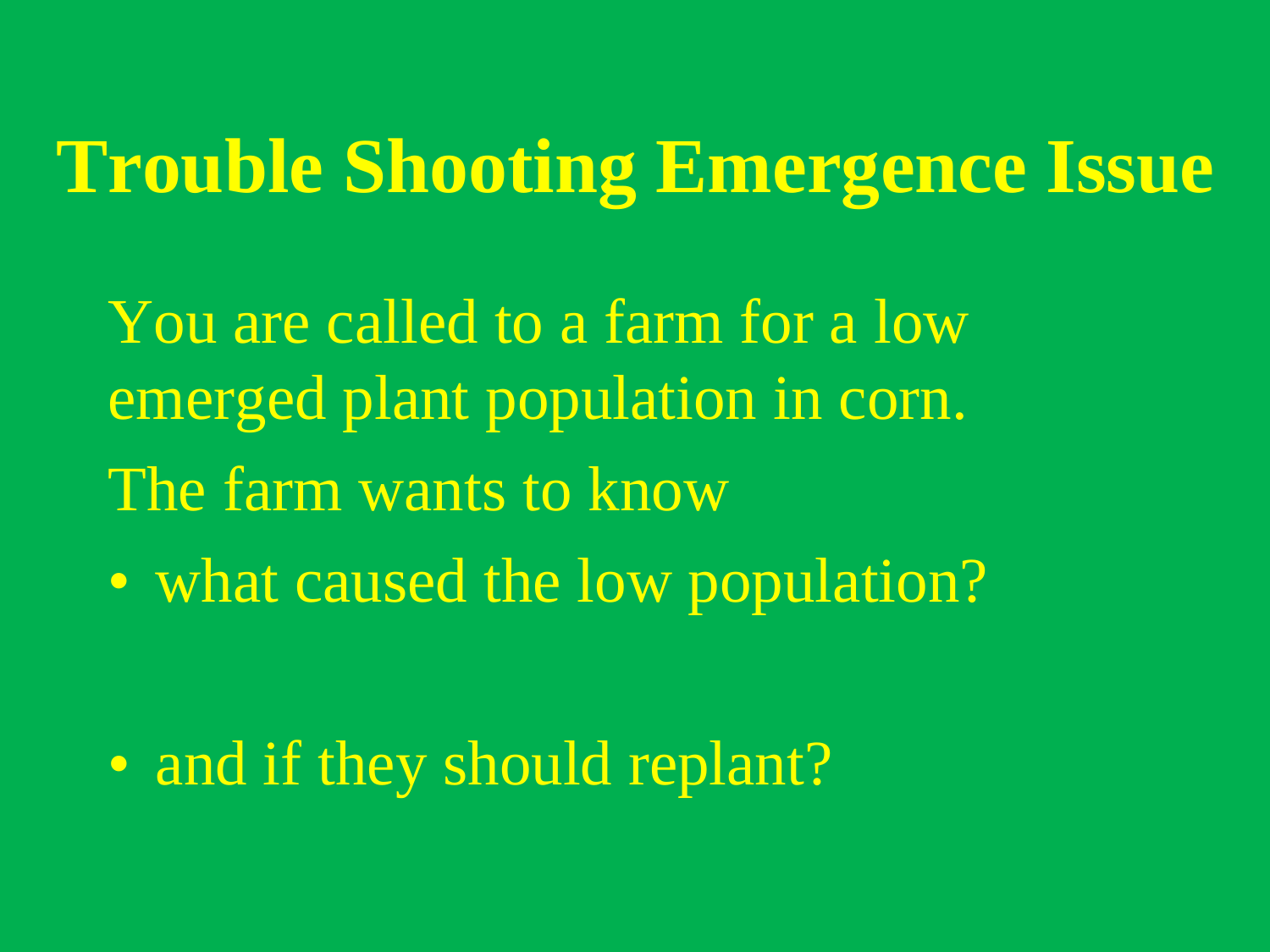- **What questions should you ask?**
- Leftover Seed from last year
- Seeding Rate
- Planting Speed
- Type of Planter (Conv. Or No-till)
- Fertilizer application method

– Fertilizer analysis and rate

• Has Herbicide been applied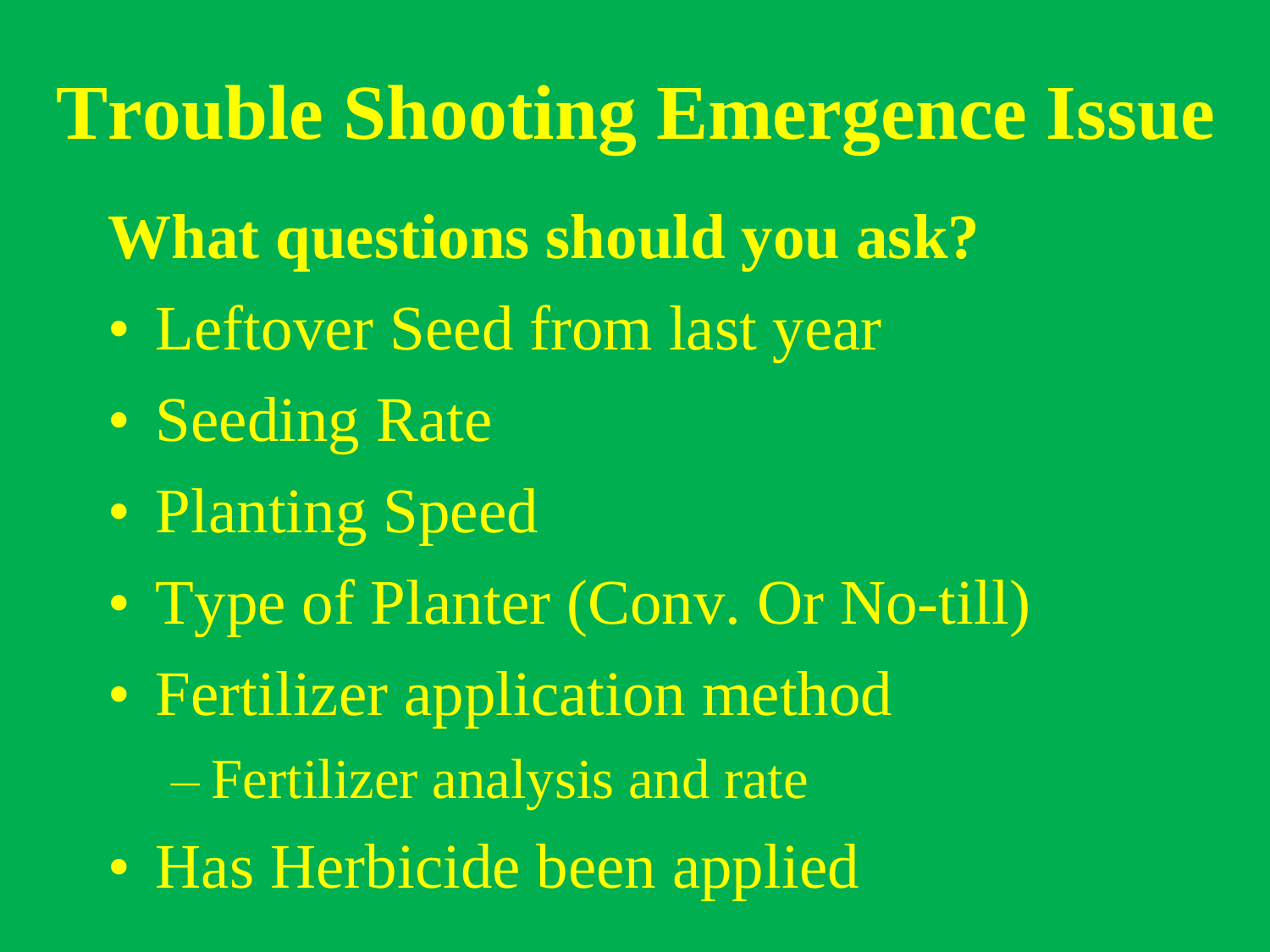#### **What should you look for in field?**

- Seed depth
- Un-germinated seeds in furrow
- Pest Damage
- Consistency in spacing of emerged plants
- Patterns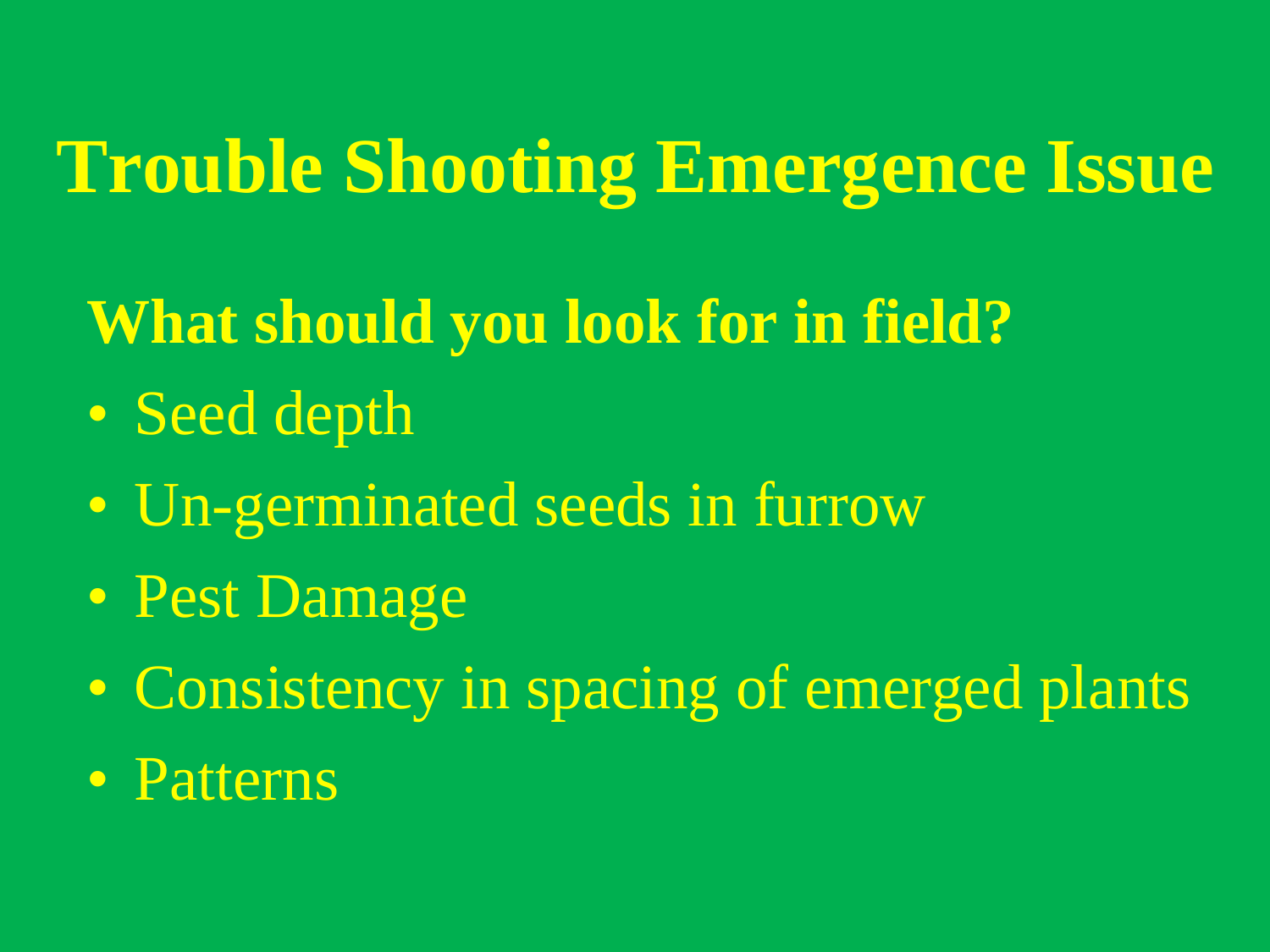**You take several stand measurements and find that the average plant population is 17,500 plants/acre.**

**Should they replant?**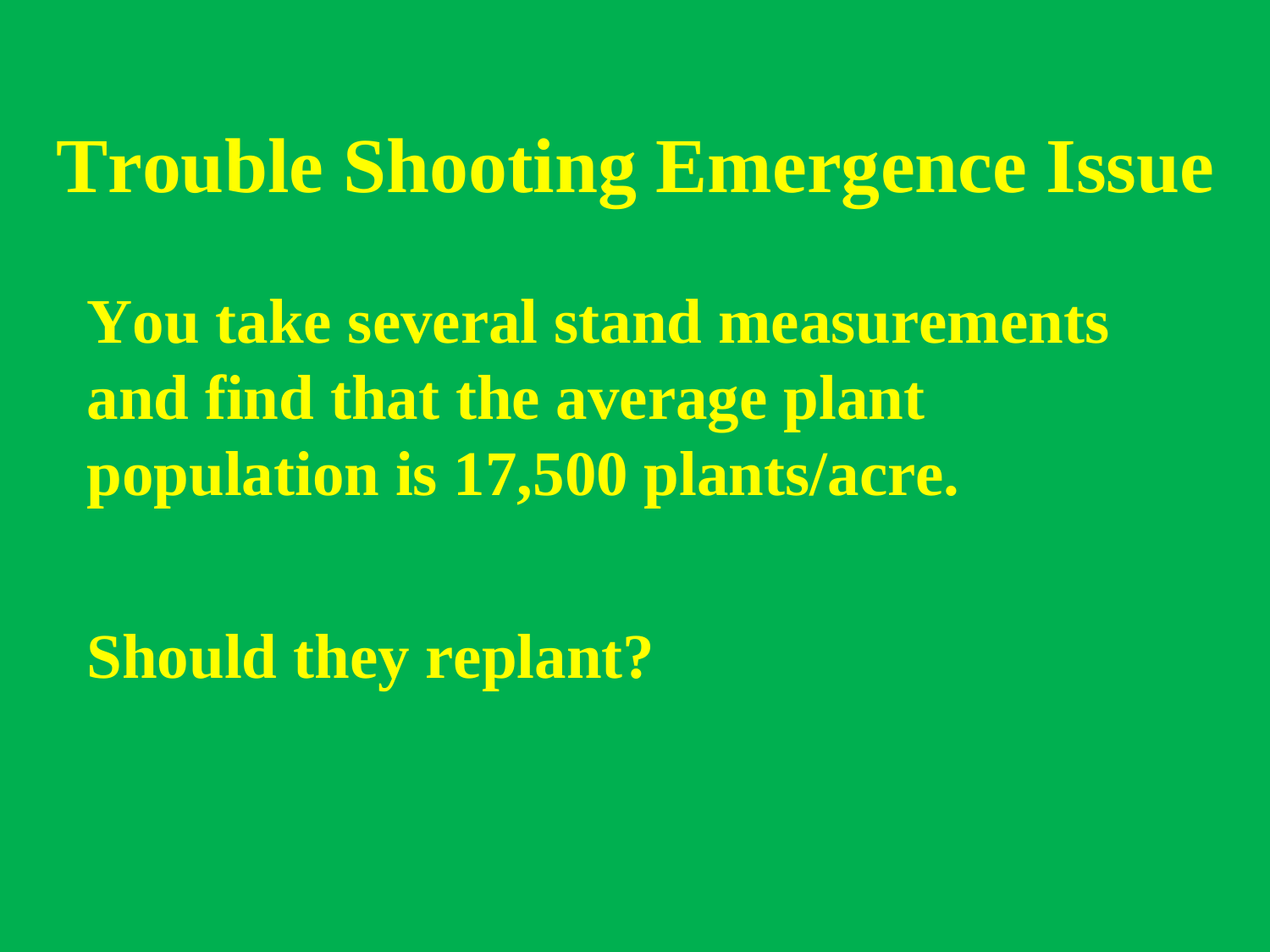**A farmer calls you and ask you to help him/her strategize how to implement no-till practices on their farm?** 

**What considerations should you review with the farm.**

#### **TELL THEM EVERYTHING THAT CAN GO WRONG**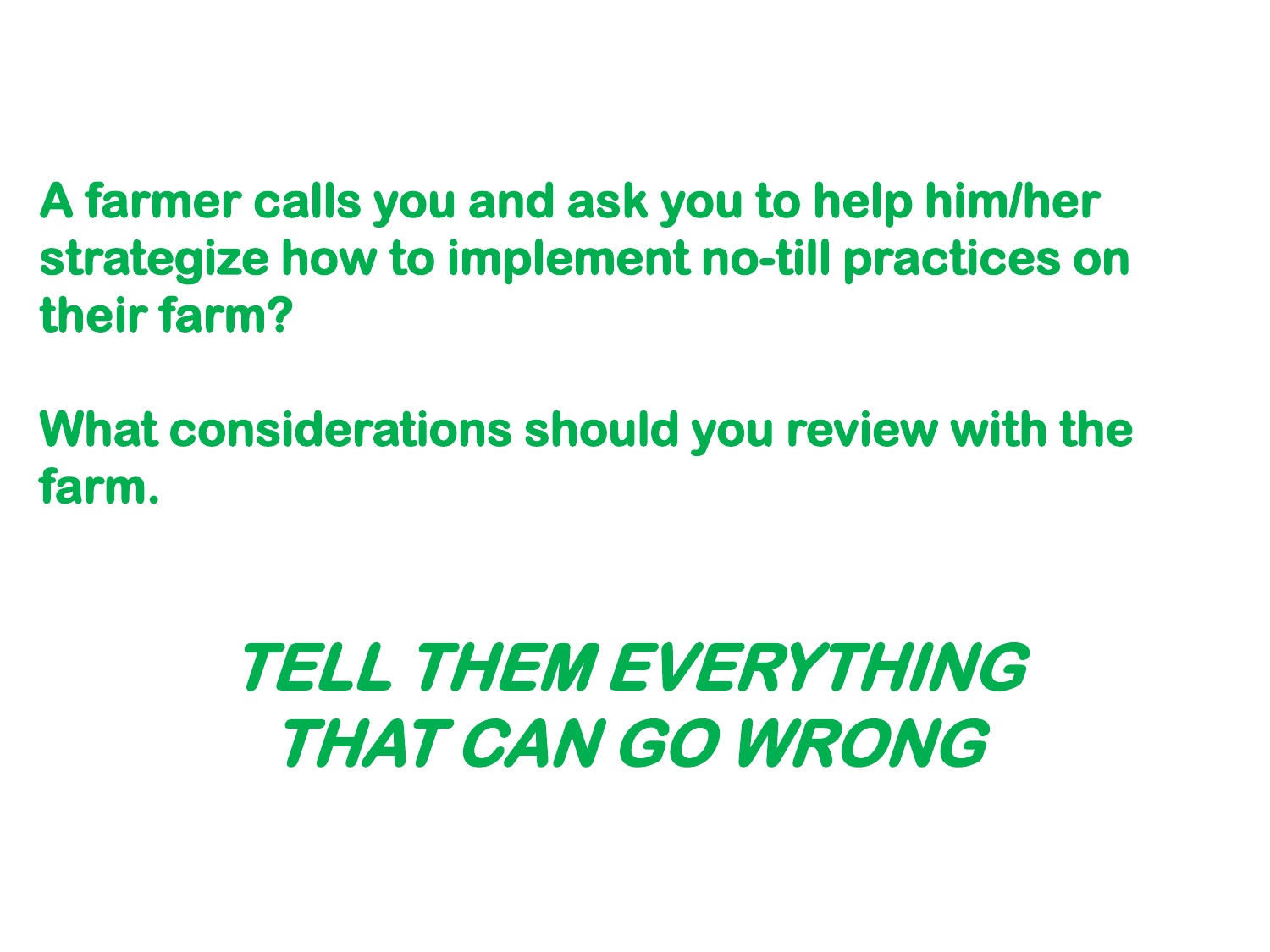#### **Transition to No-till**

- **Soil Types**
- **Planter setup**
	- **Surface trash**
	- **Down pressure**
	- **Closing wheels**
- **Field Equipment**
	- **Manure application method**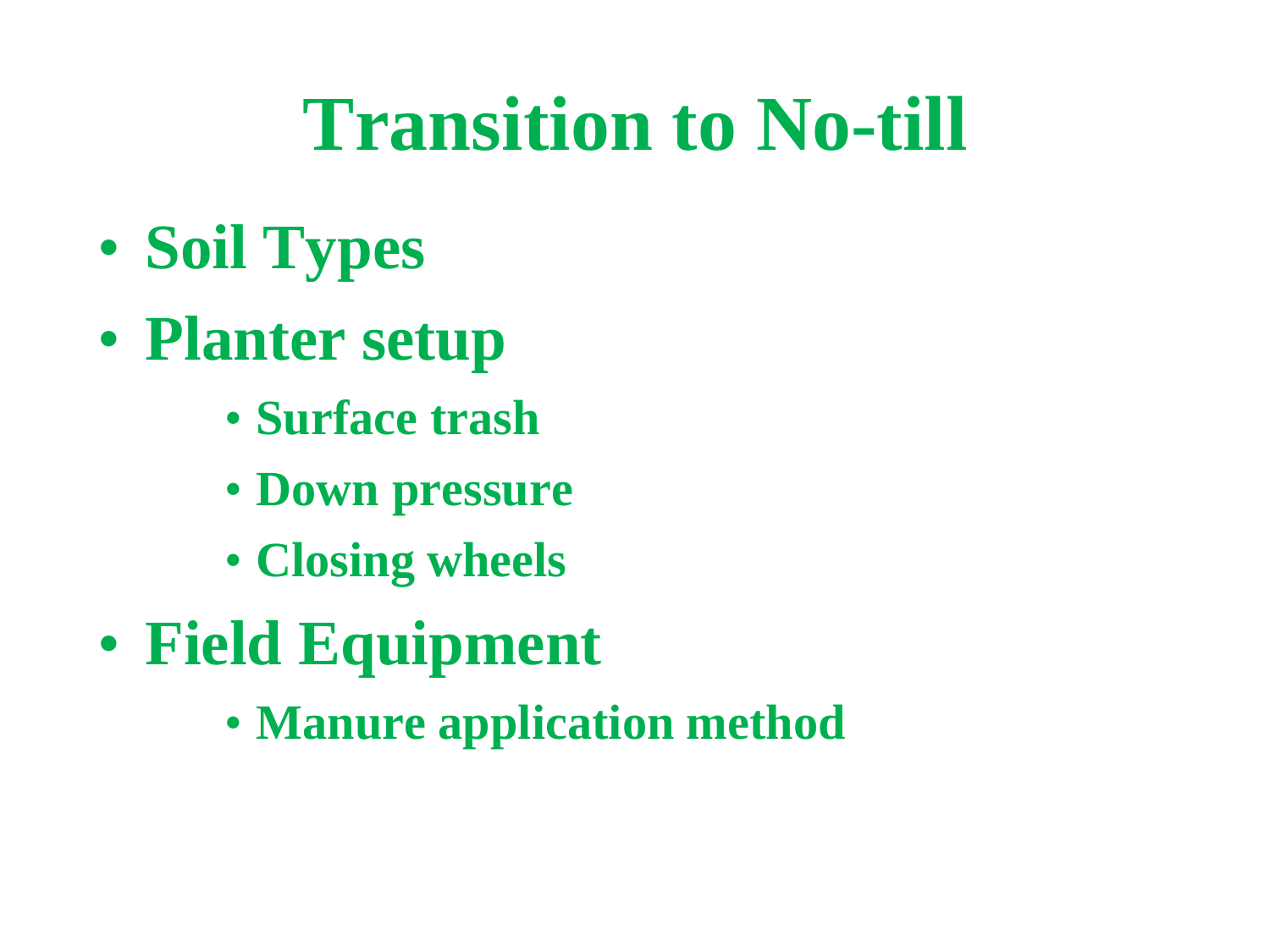#### **Disadvantages of a no-tillage system**

- **1. Cooler spring soil temperatures so corn and soybeans get off to a slower start.**
- **2. Wetter soils in spring on soil with drainage problems.**
- **3. Can increase pest problems.**
- **4. Increased soil strength can inhibit earlyseason root growth on poorly structured soils In dry springs**
- **5. Delays crop development so corn may be wetter at harvest so higher grain-drying costs.**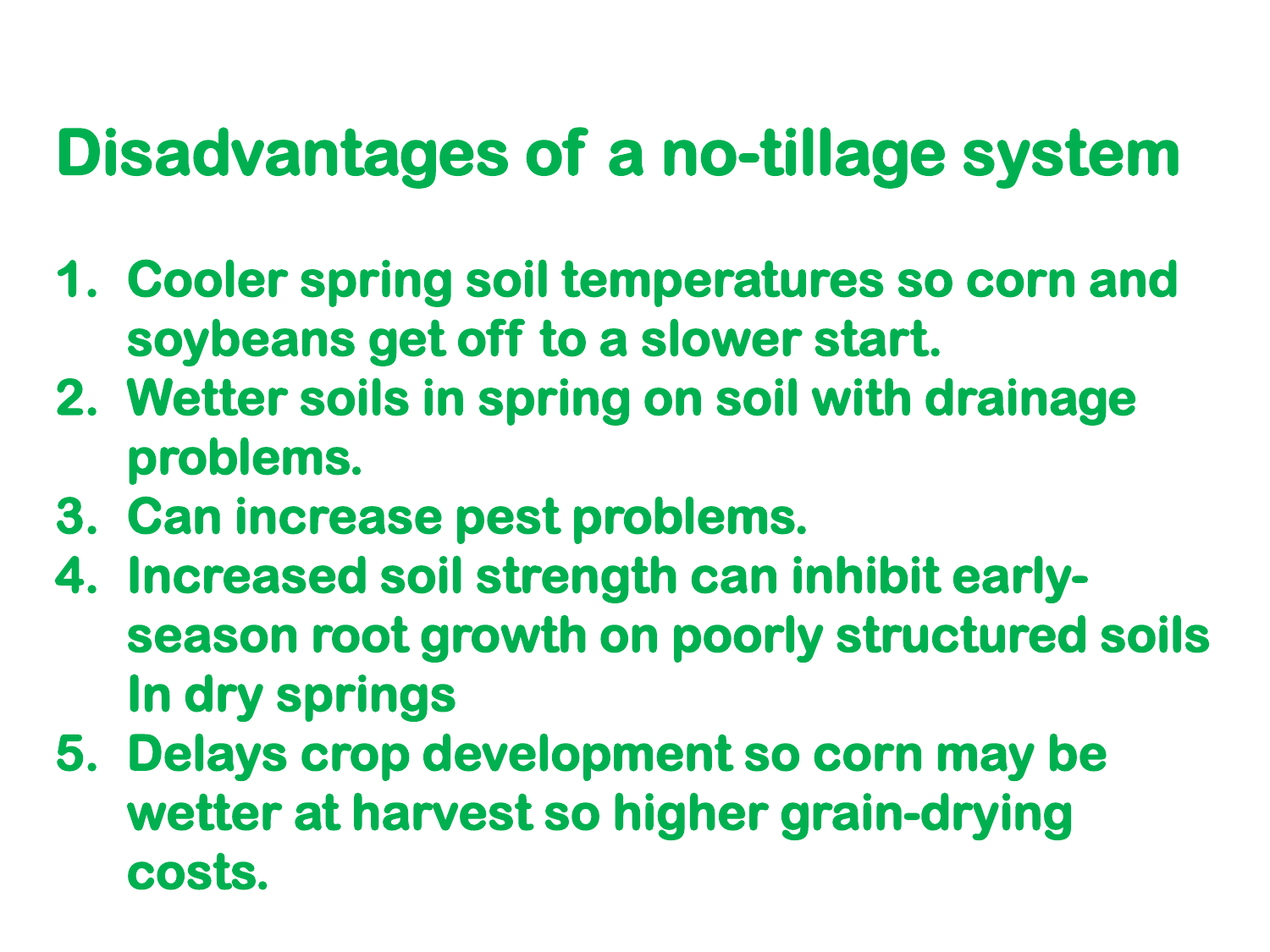#### **Advantages of a no-tillage system**

- **1. Reduces soil erosion.**
- **2. Reduces fuel, machine, and labor costs.**
- **3. Improves soil moisture.**
- **4. Saves time**
- **5. Reduces soil crusting so can be advantage for stand establishment for soybeans.**
- **6. Traps snow in winter wheat fields so better protection of the crown.**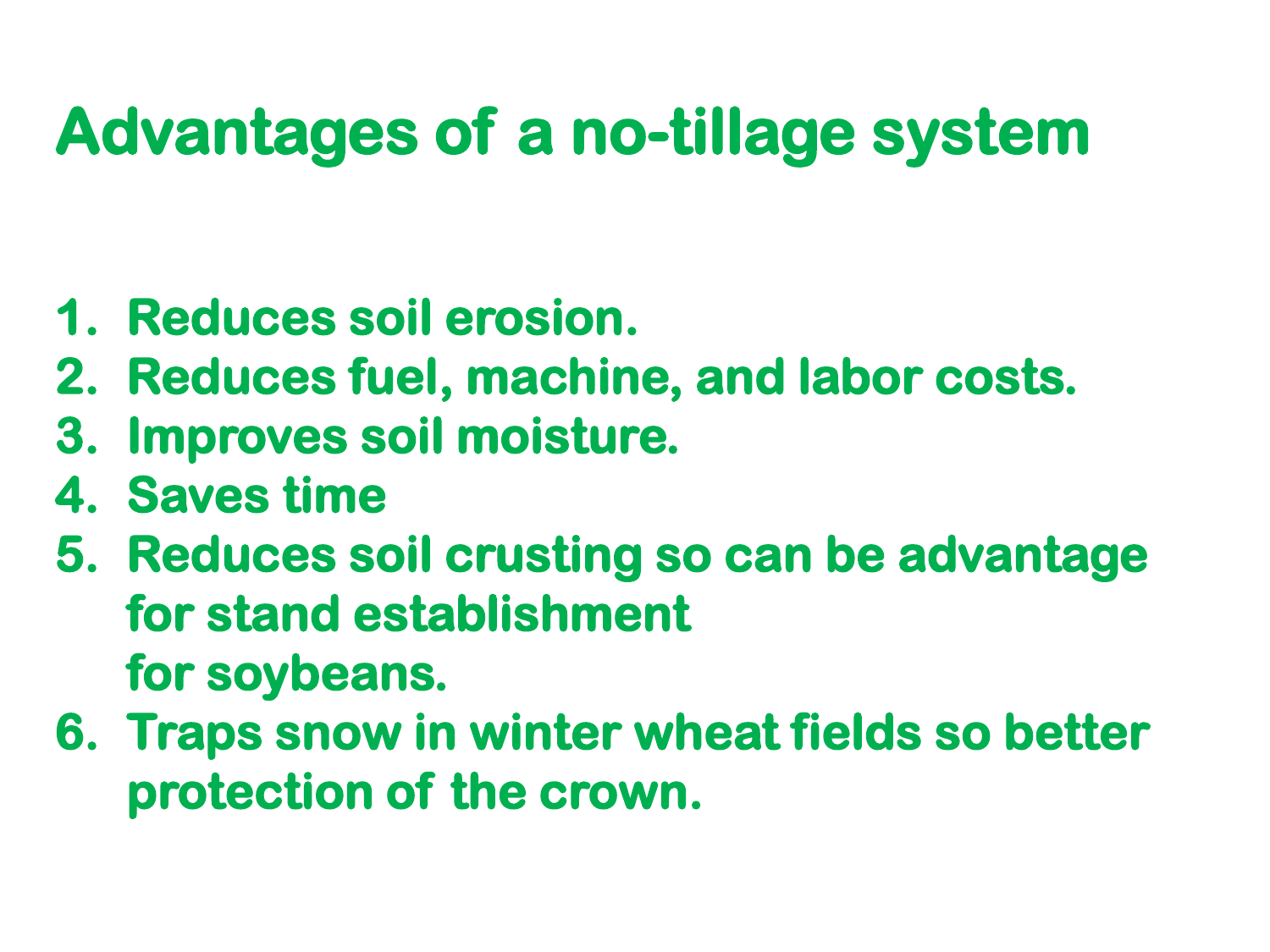

A farm is interested in growing soybeans for the first time.

What should they consider in preparation?